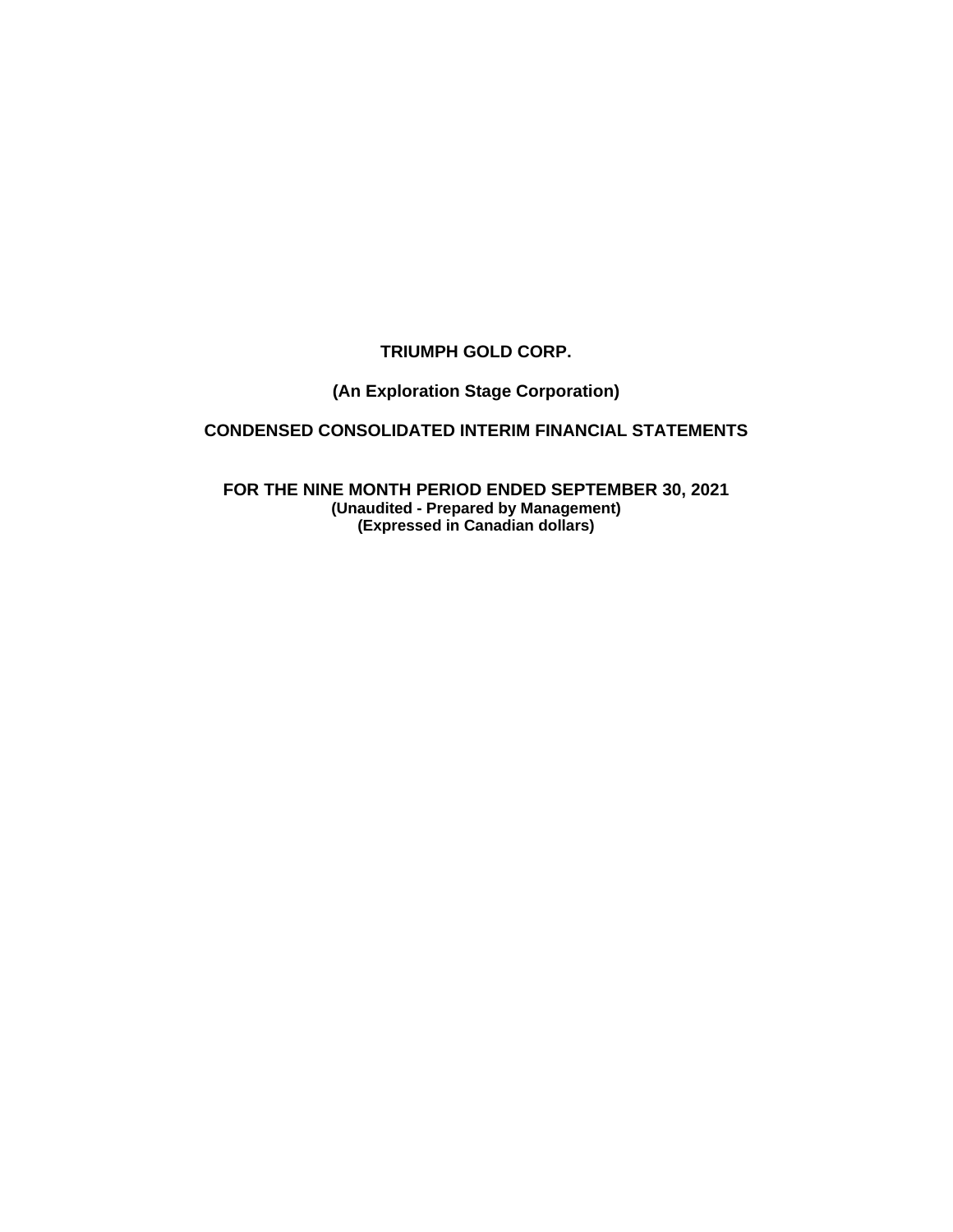## **NOTICE OF NO AUDITOR REVIEW OF INTERIM CONSOLIDATED FINANCIAL STATEMENTS**

In accordance with National Instrument 51-102, Part 4, subsection 4.3 (3)(a), if an auditor has not performed a review of the interim financial statements, they must be accompanied by a notice indicating that an auditor has not reviewed the financial statements. The accompanying unaudited condensed consolidated interim financial statements of the Company have been prepared by and are the responsibility of the Company's management. The Company's independent auditor has not performed a review of these financial statements in accordance with standards established by the Canadian Institute of Chartered Professional Accountants for a review of interim financial statements by an entity's auditor.

VANCOUVER, BC

November •, 2021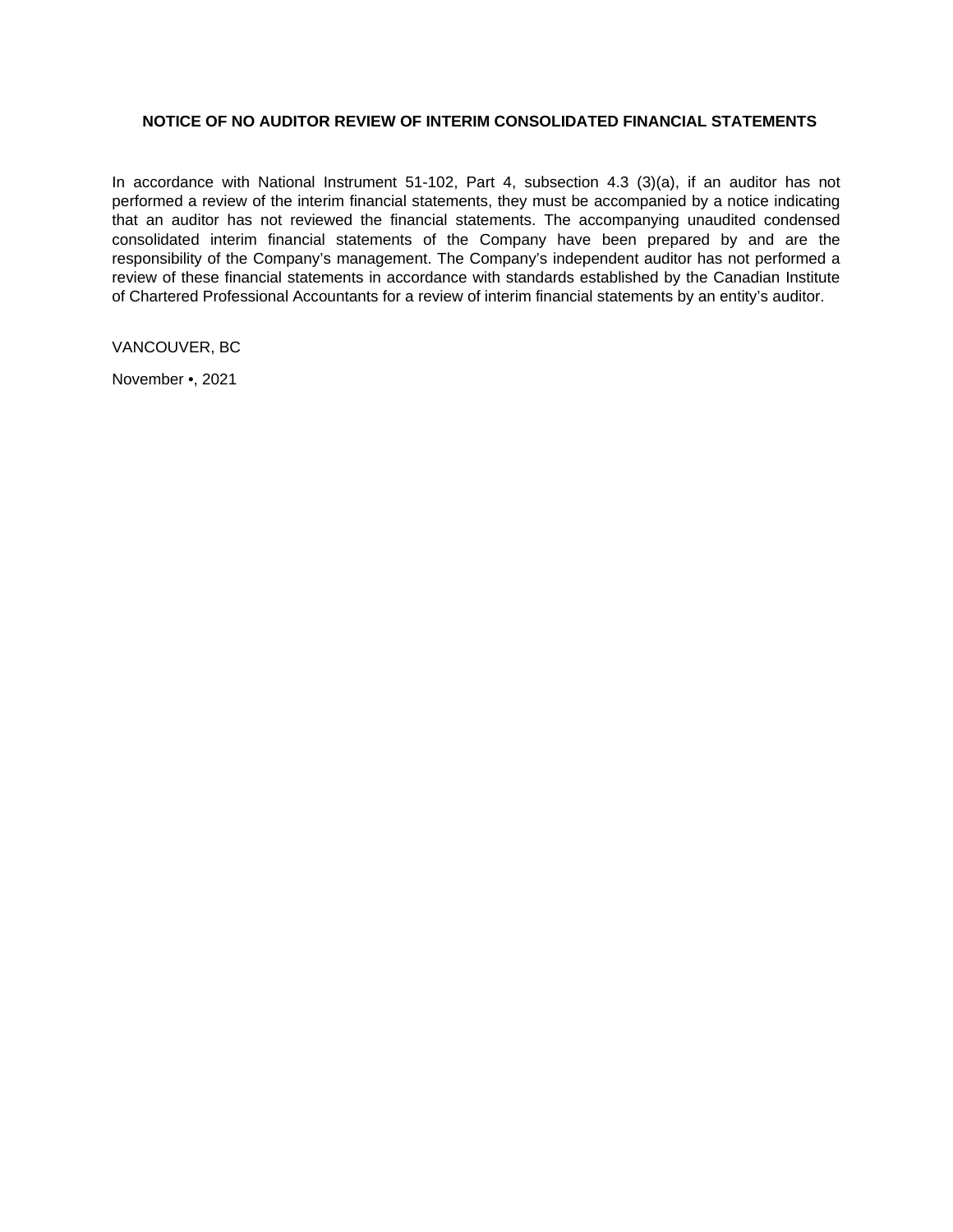# **TRIUMPH GOLD CORP. (An Exploration Stage Corporation) Condensed Consolidated Statements of Financial Position (Unaudited - Prepared by Management) (Expressed in Canadian dollars)**

| As at                                         | September 30, 2021    | December 31, 2020 |
|-----------------------------------------------|-----------------------|-------------------|
|                                               | (Unaudited)           | (Audited)         |
|                                               | S                     | \$                |
| <b>ASSETS</b>                                 |                       |                   |
| <b>Current assets</b>                         |                       |                   |
| Cash and cash equivalents                     | 144,675               | 4,268,216         |
| Trade and other receivables                   | 80,591                | 14,828            |
| Prepayments and deposits                      | 244,653               | 175,501           |
|                                               | 469,919               | 4,458,545         |
| <b>Non-current assets</b>                     |                       |                   |
| Right-of-use assets (note 6)                  | 127,157               | 199,450           |
| Property and equipment (note 3)               | 39,370                | 19,711            |
| Investment in equities                        | 1                     | 1                 |
| Exploration and evaluation assets (note 4)    | 3,576,690             | 3,289,816         |
|                                               | 3,743,218             | 3,508,978         |
| <b>Total assets</b>                           | 4,213,137             | 7,967,523         |
|                                               |                       |                   |
| <b>LIABILITIES</b>                            |                       |                   |
| <b>Current liabilities</b>                    |                       |                   |
| Trade and other payables (note 7)             | 630,420               | 204,600           |
| Lease liabilities (note 6)                    | 92,726                | 92,250            |
|                                               | 723,146               | 296,850           |
| <b>Non-current liabilities</b>                |                       |                   |
| Lease liabilities (note 6)                    | 37,250                | 106,219           |
| Reclamation provision (note 4)                | 50,000                | 50,000            |
| <b>Total liabilities</b>                      | 810,396               | 453,069           |
|                                               |                       |                   |
| <b>SHAREHOLDERS' EQUITY</b>                   |                       |                   |
| Share capital (note 5)                        | 72,870,002            | 72,645,002        |
| Reserve (note 5)                              | 8,684,033             | 8,619,380         |
| <b>Deficit</b>                                | (78, 151, 294)        | 73,749,928)       |
|                                               | 3,402,741             | 7,514,454         |
| Total shareholders' equity and liabilities    | 4,213,137             | 7,967,523         |
|                                               |                       |                   |
| Nature and continuance of operations (note 1) |                       |                   |
|                                               |                       |                   |
| Commitments and contingency (note 6)          |                       |                   |
|                                               |                       |                   |
| Approved on behalf of the board:              |                       |                   |
| "John Anderson"                               | "Gregory Sparks"      |                   |
| John Anderson                                 | <b>Gregory Sparks</b> |                   |
| Director                                      | Director              |                   |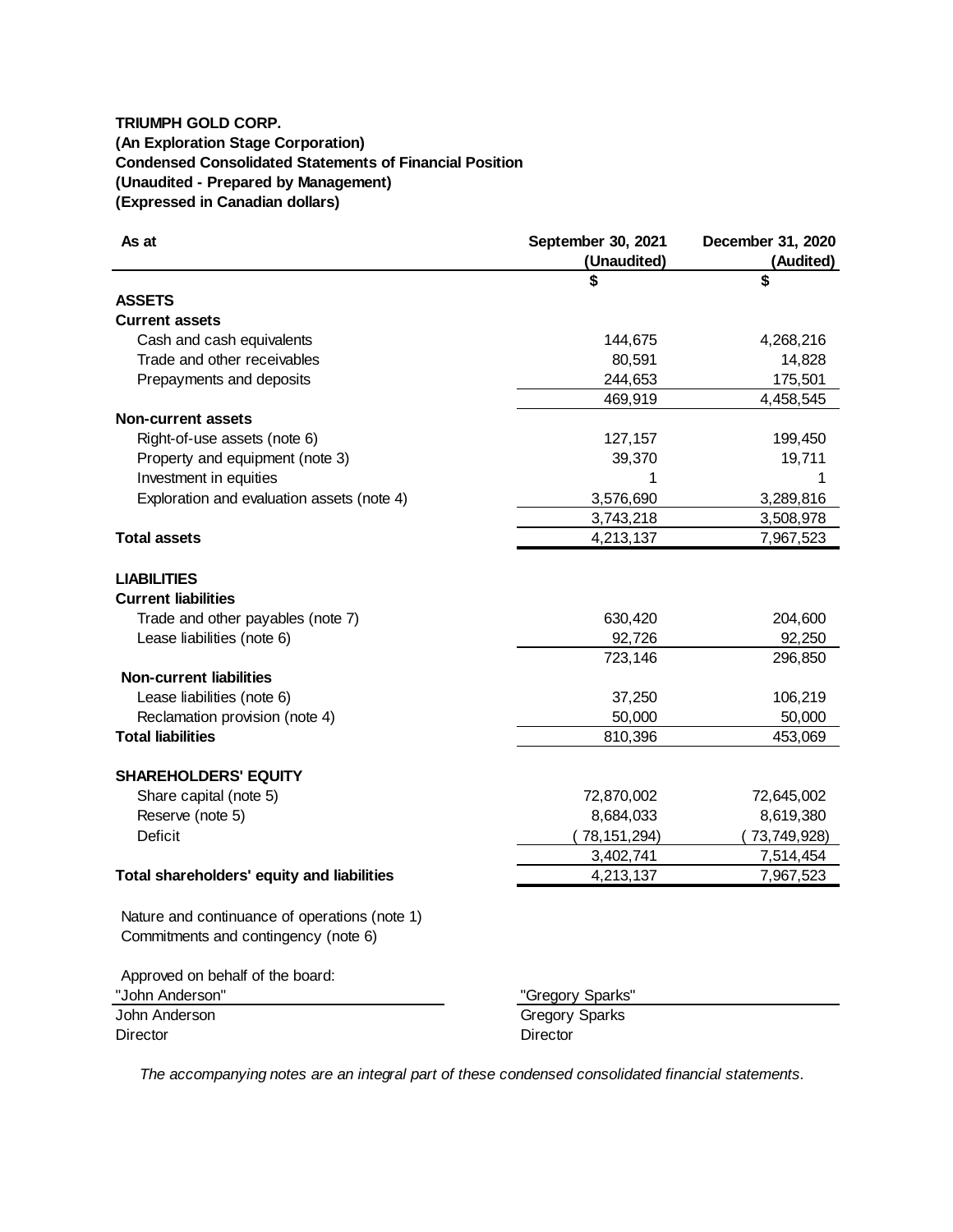# **TRIUMPH GOLD CORP. (An Exploration Stage Corporation) Condensed Consolidated Statements of Loss and Comprehensive Loss (Unaudited - Prepared by Management)**

**(Expressed in Canadian dollars)**

|                                                                      | 3 months ended |               | 9 months ended |               |
|----------------------------------------------------------------------|----------------|---------------|----------------|---------------|
|                                                                      | September 30,  | September 30, | September 30,  | September 30, |
|                                                                      | 2021           | 2020          | 2021           | 2020          |
|                                                                      | \$             | \$            | \$             | \$            |
| <b>Expenses</b>                                                      |                |               |                |               |
| Administrative expenses                                              | 38,994         | 45,491        | 152,960        | 143,932       |
| Corporate communications                                             | 244,082        | 120,970       | 897,778        | 710,207       |
| Depreciation (notes 3 and 6)                                         | 28,473         | 5,659         | 83,427         | 39,333        |
| Exploration expenditures (notes 4 and 7)                             | 1,860,793      | 843,728       | 2,733,960      | 1,112,060     |
| Interest (note 6)                                                    | 2,738          | 733           | 9,582          | 1,243         |
| Listing and filing fees                                              | 4,946          | 4,333         | 27,773         | 25,044        |
| Professional fees (note 7)                                           | 44,611         | 294,561       | 154,117        | 412,752       |
| Property investigation                                               | 10,361         |               | 10,361         |               |
| Share-based payments (notes 5 and 7)                                 | 2,723          | 1,326,040     | 101,115        | 1,560,442     |
| Wages and salaries (note 7)                                          | 101,878        | 238,334       | 310,960        | 470,059       |
|                                                                      | 2,339,599)     | 2,879,849)    | 4,482,033)     | 4,475,072)    |
| <b>Other items</b>                                                   |                |               |                |               |
| Interest and other income                                            | 4,195          | 2,407         | 4,205          | 7,155         |
| Other income (note 4)                                                |                | 50,000        |                | 50,000        |
| Write-off of trade payable (note 7)                                  |                |               | 40,000         |               |
| Flow-through share premium reversal (note 5)                         |                | 135,679       |                | 203,874       |
| <b>Total other items</b>                                             | 4,195          | 188,086       | 44,205         | 261,029       |
| Net and comprehensive loss for the period                            | 2,335,404)     | 2,691,763)    | (4,437,828)    | 4,214,043)    |
| Loss per share - basic and diluted                                   | (\$0.02)       | (\$0.02)      | (\$0.03)       | (\$0.04)      |
| Weighted average number of shares<br>outstanding - basic and diluted | 138,844,229    | 130,272,533   | 138,574,082    | 113, 197, 821 |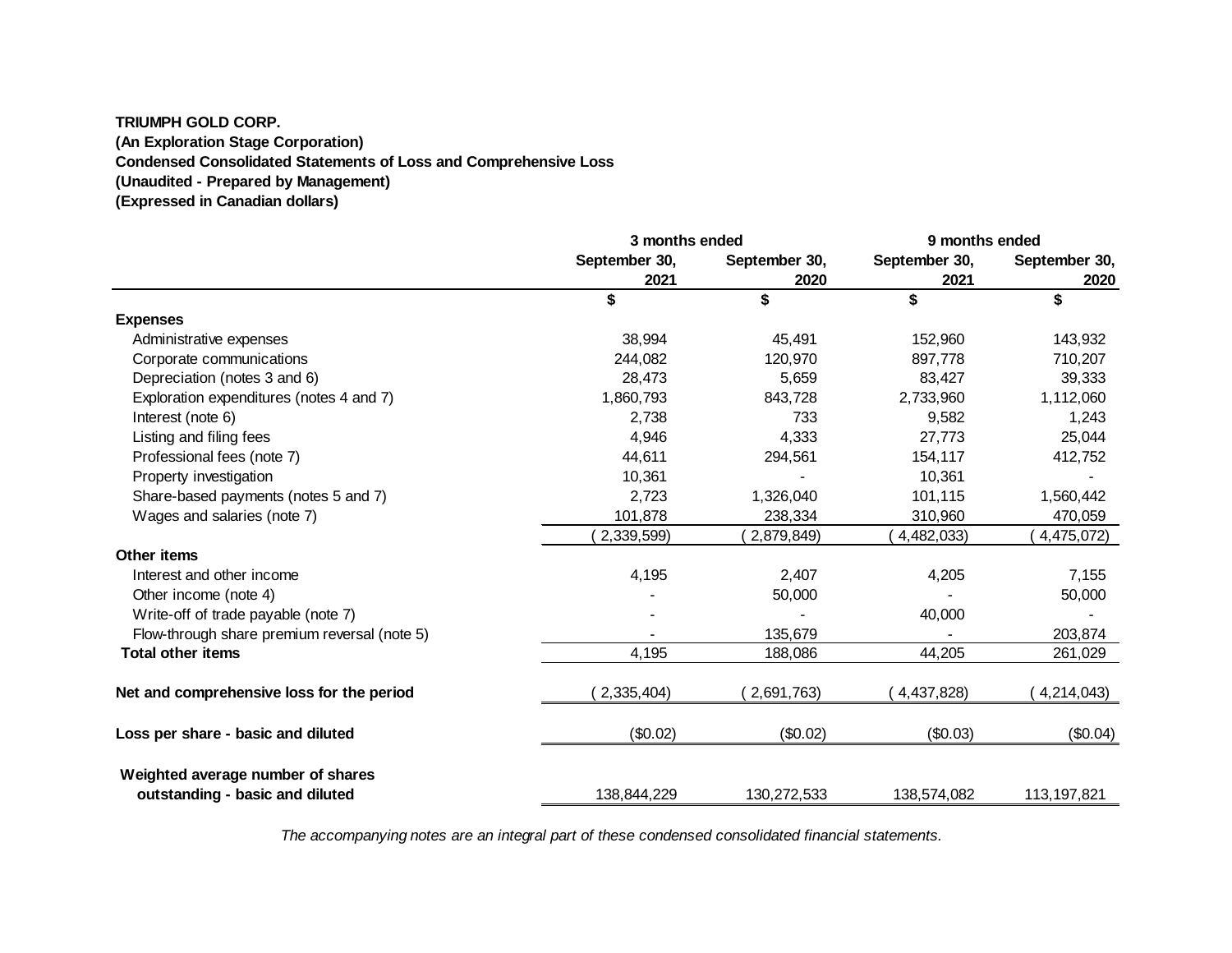#### **TRIUMPH GOLD CORP.**

**(An Exploration Stage Corporation)**

**Condensed Consolidated Statements of Changes in Shareholders' Equity**

**(Unaudited - Prepared by Management)**

**(Expressed in Canadian dollars)**

|                                     | Number of<br><b>Shares</b> | <b>Share</b><br>Capital | <b>Obligation to</b><br>issue shares | <b>Reserve</b> | <b>Deficit</b> | Total<br>Shareholders'<br><b>Equity</b> |
|-------------------------------------|----------------------------|-------------------------|--------------------------------------|----------------|----------------|-----------------------------------------|
|                                     |                            |                         |                                      | \$             |                |                                         |
| Balance, December 31, 2019          | 98,445,253                 | 66,077,019              |                                      | 6,807,217      | (68,719,370)   | 4,164,866                               |
| Share issuance (note 5)             | 31,598,500                 | 6,319,700               |                                      |                |                | 6,319,700                               |
| Share issuance costs (note 5)       |                            | (463,250)               |                                      | 150,024        |                | (313,226)                               |
| Warrants exercised (note 5)         | 6,865,476                  | 617,893                 |                                      |                |                | 617,893                                 |
| Obligation to issue shares (note 5) |                            |                         | 137,000                              |                |                | 137,000                                 |
| Share-based payments (note 5)       |                            |                         |                                      | 1,560,442      |                | 1,560,442                               |
| Loss for the period                 |                            |                         |                                      |                | 4,214,043)     | 4,214,043)                              |
| Balance, September 30, 2020         | 136,909,229                | 72,551,362              | 137,000                              | 8,517,683      | (72, 933, 413) | 8,272,632                               |
| Share issuance (note 5)             | 685,000                    | 137,000                 | (137,000)                            |                |                |                                         |
| Share issuance costs (note 5)       |                            | (43,360)                |                                      |                |                | (43,360)                                |
| Share-based payments (note 5)       |                            |                         |                                      | 101,697        |                | 101,697                                 |
| Loss for the period                 |                            |                         |                                      |                | 816,515)       | 816,515)                                |
| Balance, December 31, 2020          | 137,594,229                | 72,645,002              |                                      | 8,619,380      | (73,749,928)   | 7,514,454                               |
| Share issuance (notes 4, 5)         | 1,250,000                  | 225,000                 |                                      |                |                | 225,000                                 |
| Warrants expired (note 5)           |                            |                         |                                      | (36, 462)      | 36,462         |                                         |
| Share-based payments (note 5)       |                            |                         |                                      | 101,115        |                | 101,115                                 |
| Loss for the period                 |                            |                         |                                      |                | 4,437,828)     | 4,437,828)                              |
| Balance, September 30, 2021         | 138,844,229                | 72,870,002              |                                      | 8,684,033      | (78, 151, 294) | 3,402,741                               |

**Total**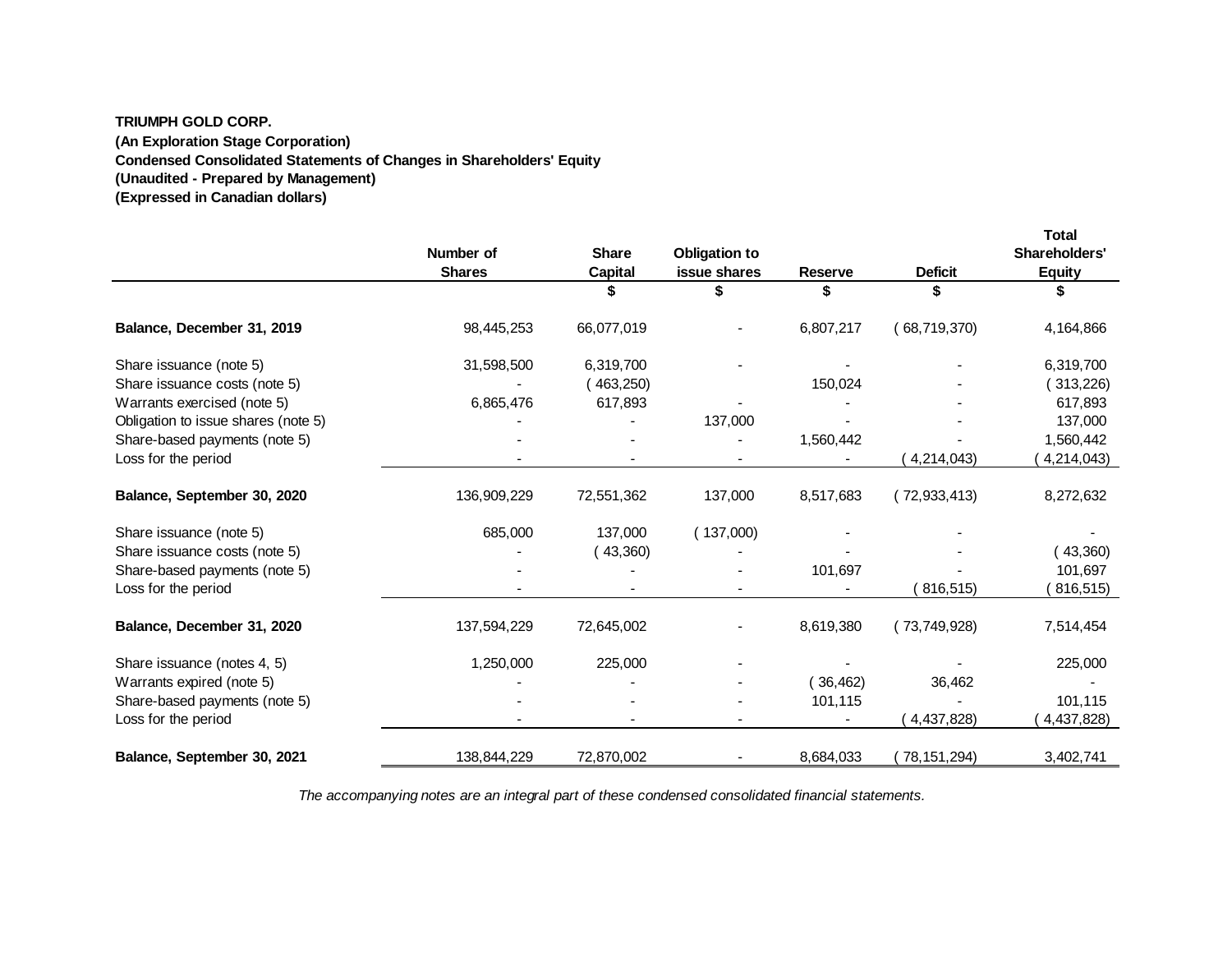# **TRIUMPH GOLD CORP. (An Exploration Stage Corporation) Condensed Consolidated Statements of Cash Flows (Unaudited - Prepared by Management) (Expressed in Canadian dollars)**

| 9 months ended                                     | September 30, 2021 | September 30, 2020 |
|----------------------------------------------------|--------------------|--------------------|
|                                                    |                    |                    |
| Cash flows from operating activities               |                    |                    |
| Loss for the period                                | (4,437,828)        | (4,214,043)        |
| Items not involving cash                           |                    |                    |
| Depreciation                                       | 83,427             | 39,333             |
| Interest                                           | 9,582              | 1,243              |
| Write-off of trade payable                         | (40,000)           |                    |
| Flow-through share premium reversal                |                    | (203, 874)         |
| Share-based payments                               | 101,115            | 1,560,442          |
|                                                    | (4,283,704)        | (2,816,899)        |
| Change in non-cash working capital                 |                    |                    |
| Trade and other receivables                        | (65,763)           | (50, 376)          |
| Prepayments and deposits                           | (69, 152)          | 200,274            |
| Trade and other payables                           | 465,820            | 11,641             |
| Subscription receipts refundable                   |                    | 75,000             |
|                                                    | 3,952,799)         | 2,580,360)         |
|                                                    |                    |                    |
| Cash flows from investing activities               |                    |                    |
| Acquisition of property and equipment              | (30,793)           | (5,000)            |
| Acquisition of exploration and evaluation assets   | 61,874)            | 64,961)            |
|                                                    | 92,667)            | 69,961)            |
| Cash flows from financing activities               |                    |                    |
| Payment of lease liabilities                       | (78,075)           | (36, 225)          |
| Proceeds on issuance of common shares, net         |                    | 6,006,474          |
| Exercise of warrants                               |                    | 617,893            |
| Obligation to issue shares                         |                    | 137,000            |
|                                                    | 78,075)            | 6,725,142          |
| Change in cash and cash equivalents                | (4, 123, 541)      | 4,074,821          |
| Cash and cash equivalents, beginning of the period | 4,268,216          | 923,110            |
| Cash and cash equivalents, end of the period       | 144,675            | 4,997,931          |
| Cash and cash equivalents consist of:              |                    |                    |
| Cash                                               | 125,125            | 978,381            |
| Term deposit                                       | 19,550             | 4,019,550          |
|                                                    | 144,675            | 4,997,931          |
|                                                    |                    |                    |
| Cash paid for:                                     |                    |                    |
| Income taxes                                       |                    |                    |
| Interest                                           |                    |                    |
|                                                    |                    |                    |

## **Non-cash transactions:**

During the nine month period ended September 30, 2021, the Company issued 1,250,000 common shares at a fair value of \$225,000 for the acquisition of exploration and evaluation assets (note 4).

During the nine month period ended September 30, 2020, the Company recorded \$150,024 for the fair value of finder's warrants (note 5).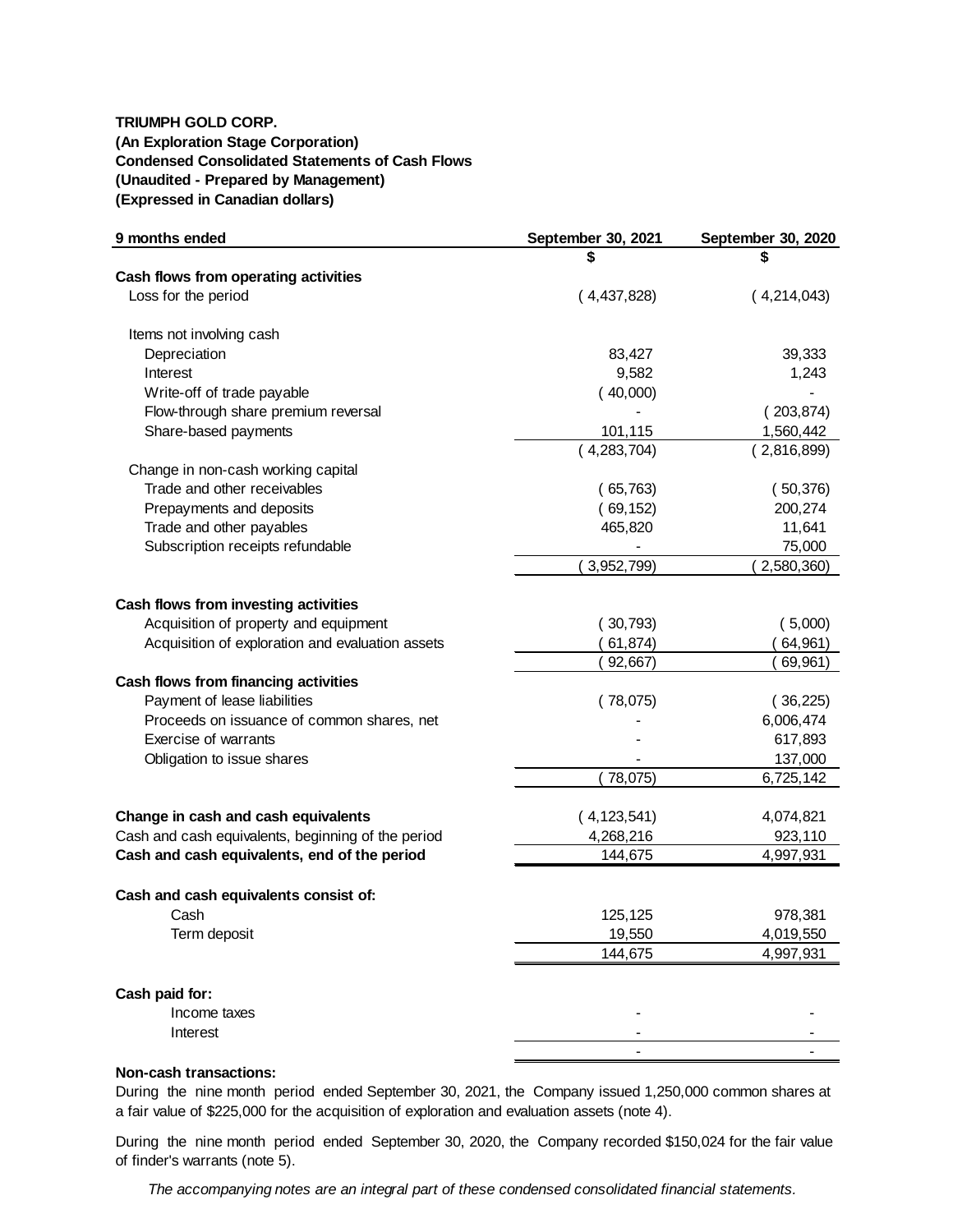## **1. NATURE AND CONTINUANCE OF OPERATIONS**

Triumph Gold Corp. was continued under the British Columbia Business Corporations Act on December 19, 2011 and is extra-provincially registered in the Yukon Territory. The Company is listed on the TSX Venture Exchange ("TSXV"), having the symbol "TIG". The Company's principal business activity is the exploration for mineral resources, primarily in the Yukon Territory, Canada.

The Company's corporate office and principal place of business is Suite 1100, 1111 Melville Street, Vancouver, British Columbia, Canada, V6E 3V6.

The consolidated financial statements have been prepared on a going concern basis which assumes the Company will realize its assets and discharge its liabilities in the normal course of business. The Company's ability to continue as a going concern is dependent upon its ability in the future to achieve profitable operations and, in the meantime, to obtain the necessary financing to meet its obligations and repay its liabilities when they become due. External financing, predominantly by the issuance of equity to the public, will be sought to finance the operations of the Company. Although the Company has a history of raising money, there is no guarantee of this in the future. In March 2020, the World Health Organization declared coronavirus COVID-19 a global pandemic. This contagious disease outbreak, which has continued to spread, and any related adverse public health developments, has adversely affected workforces, economies, and financial markets globally, potentially leading to an economic downturn. While the impact of COVID-19 is expected to be temporary, the current circumstances are dynamic and the impacts of COVID-19 on business operations cannot be reasonably estimated at this time. There can be no assurance that the Company will not be impacted by adverse consequences that may be brought about by the pandemic's impact on its business, results of operations, financial position and cash flows in the future. As a result, there always exists uncertainty that causes significant doubt about the Company's ability to continue as a going concern. These consolidated financial statements do not include any adjustments to the amounts and classification of assets and liabilities that might be necessary should the Company be unable to continue in business.

# **2. BASIS OF PREPARATION**

## *Statement of compliance to International Financial Reporting Standards*

These condensed consolidated interim financial statements have been prepared in accordance with International Financial Reporting Standards ("IFRS") issued by the International Accounting Standards Board ("IASB") and interpretations of the International Financial Reporting Interpretations Committee ("IFRIC"). Therefore, these financial statements comply with International Accounting Standard ("IAS") 34 "Interim Financial Reporting".

This interim financial report does not include all of the information required of a full annual financial report and is intended to provide users with an update in relation to events and transactions that are significant to an understanding of the changes in financial position and performance of the Company since the end of the last annual reporting period. It is therefore recommended that this financial report be read in conjunction with the annual financial statements of the Company for the year ended December 31, 2020.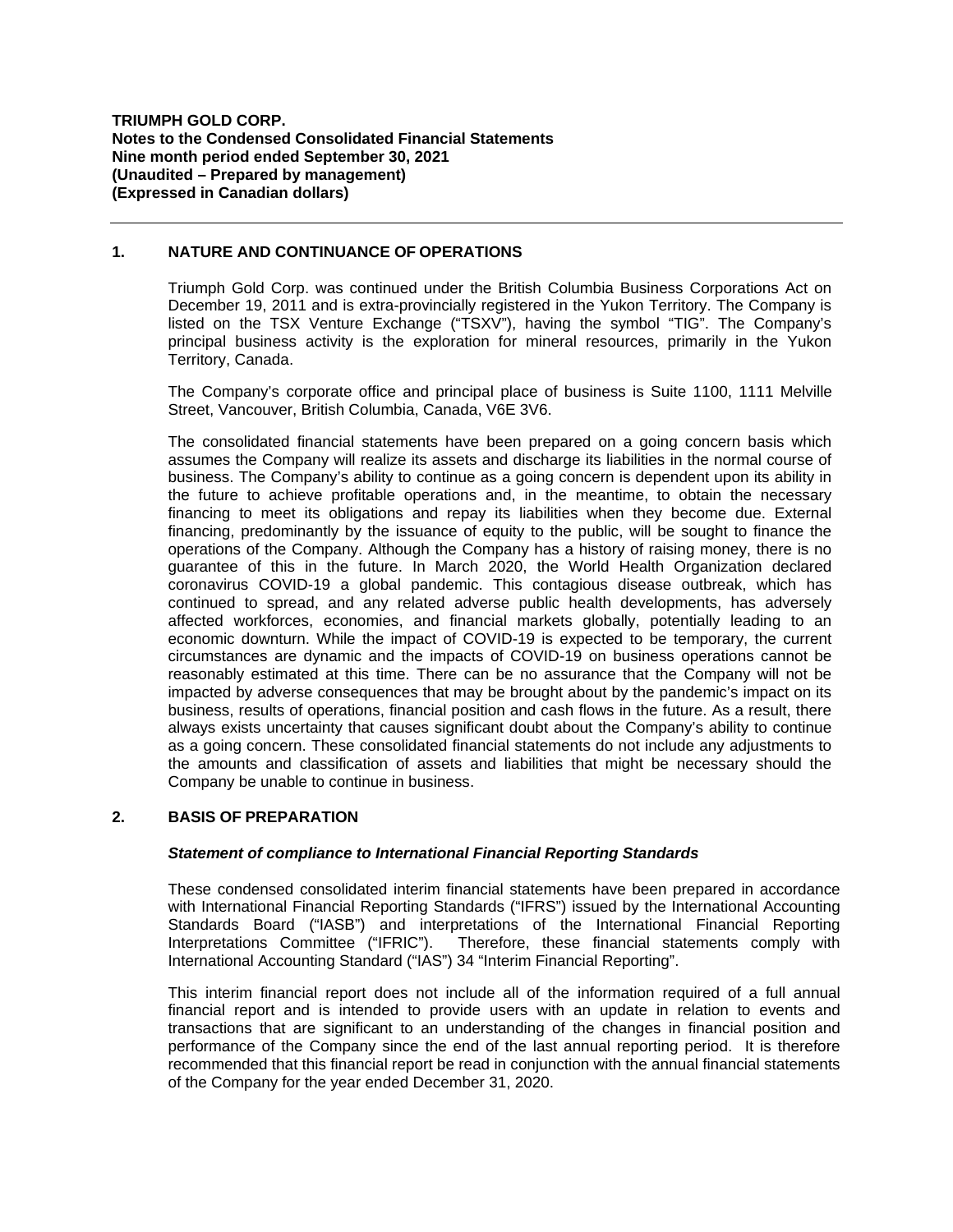## **2. BASIS OF PREPARATION (continued)**

## *Statement of compliance to International Financial Reporting Standards (continued)*

The financial statements were authorized for issue on November •, 2021 by the directors of the Company.

## *Principles of consolidation*

These consolidated financial statements include the accounts of the Company and its whollyowned subsidiary, Bushmaster Exploration Services (2007) Ltd. All significant intercompany transactions and balances have been eliminated upon consolidation. The financial statements of the subsidiary are prepared using consistent accounting policies and reporting dates of the Company. The functional currency for the Company and its subsidiary is the Canadian dollar.

### *New or revised accounting standards not yet adopted*

The adoption of the following standards and interpretations, which have been issued but are not yet effective, are not expected to have a material effect on the Company's future results and financial position:

#### *Onerous Contracts—Cost of Fulfilling a Contract (Amendments to IAS 37)*

The amendments to IAS 37 specify which costs an entity includes in determining the cost of fulfilling a contract for the purpose of assessing whether the contract is onerous. Costs that relate directly to a contract can either be incremental costs of fulfilling that contract (examples would be direct labour, materials) or an allocation of other costs that relate directly to fulfilling contracts (an example would be the allocation of the depreciation charge for an item of property, plant and equipment used in fulfilling the contract).

These amendments are effective for reporting periods beginning on or after January 1, 2022.

#### *Classification of Liabilities as Current or Non-current (Amendments to IAS 1)*

The amendments to IAS1 provide a more general approach to the classification of liabilities based on the contractual arrangements in place at the reporting date.

These amendments are effective for reporting periods beginning on or after January 1, 2023.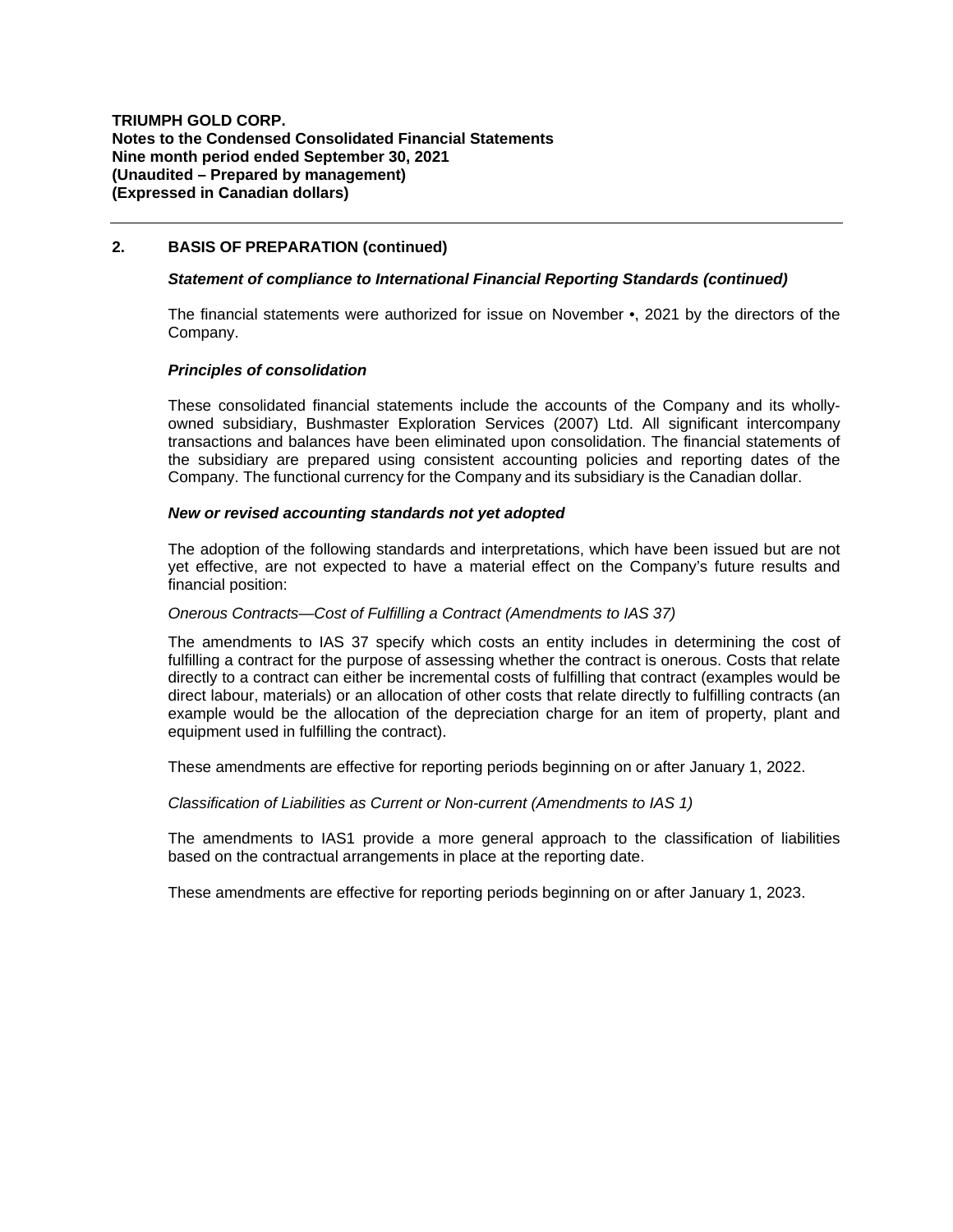## **3. PROPERTY AND EQUIPMENT**

|                                 |            |                 |                            | <b>Furniture</b> |         |
|---------------------------------|------------|-----------------|----------------------------|------------------|---------|
|                                 |            | <b>Computer</b> |                            | and              |         |
|                                 | Automotive |                 | <b>Equipment Equipment</b> | <b>Fixtures</b>  | Total   |
|                                 | S          | S               | \$                         | \$               | \$      |
| Cost                            |            |                 |                            |                  |         |
| Balance, December 31, 2019      | 107,242    | 25,444          | 68,050                     |                  | 200,736 |
| Additions                       |            | 2,581           | 8,351                      | 5,000            | 15,932  |
| Balance, December 31, 2020      | 107,242    | 28,025          | 76,401                     | 5,000            | 216,668 |
| Additions                       | 13,050     | 17,743          |                            |                  | 30,793  |
| Balance, September 30, 2021     | 120,292    | 45,768          | 76,401                     | 5,000            | 247,461 |
| <b>Accumulated depreciation</b> |            |                 |                            |                  |         |
| Balance, December 31, 2019      | 106,331    | 21,051          | 62,850                     |                  | 190,232 |
| Depreciation                    | 273        | 4,077           | 1,875                      | 500              | 6,725   |
| Balance, December 31, 2020      | 106,604    | 25,128          | 64,725                     | 500              | 196,957 |
| Depreciation                    | 1,123      | 7,585           | 1,751                      | 675              | 11,134  |
| Balance, September 30, 2021     | 107,727    | 32,713          | 66,476                     | 1,175            | 208,091 |
| Net book value                  |            |                 |                            |                  |         |
| As at December 31, 2020         | 638        | 2,897           | 11,676                     | 4,500            | 19,711  |
| As at September 30, 2021        | 12,565     | 13,055          | 9,925                      | 3,825            | 39,370  |

# **4. EXPLORATION AND EVALUATION ASSETS**

Exploration and evaluation assets and related expenditures comprise:

#### **Freegold Mountain, Canada**

The Freegold Mountain project is comprised of the following exploration properties:

(i) Tinta Hill Property, Yukon

The Company holds a 100% interest in the Tinta Hill Property subject to an annual advanced royalty payment of \$20,000 and a 3% Net Smelter Return ("NSR"). The advanced royalty payment will be netted against royalty interest payments after commencement of commercial production. Of the 3% NSR, the Company can elect to purchase 2% at a cost of \$250,000 for the first 1% and \$1,000,000 for the second 1%.

As at September 30, 2021 the total advanced royalty payment made was \$100,000 (December 31, 2020 – \$80,000). During the nine month period ended September 30, 2021, the Company paid \$7,291 (December 31, 2020 - \$7,304) in filing fees for the Tinta Hill Property.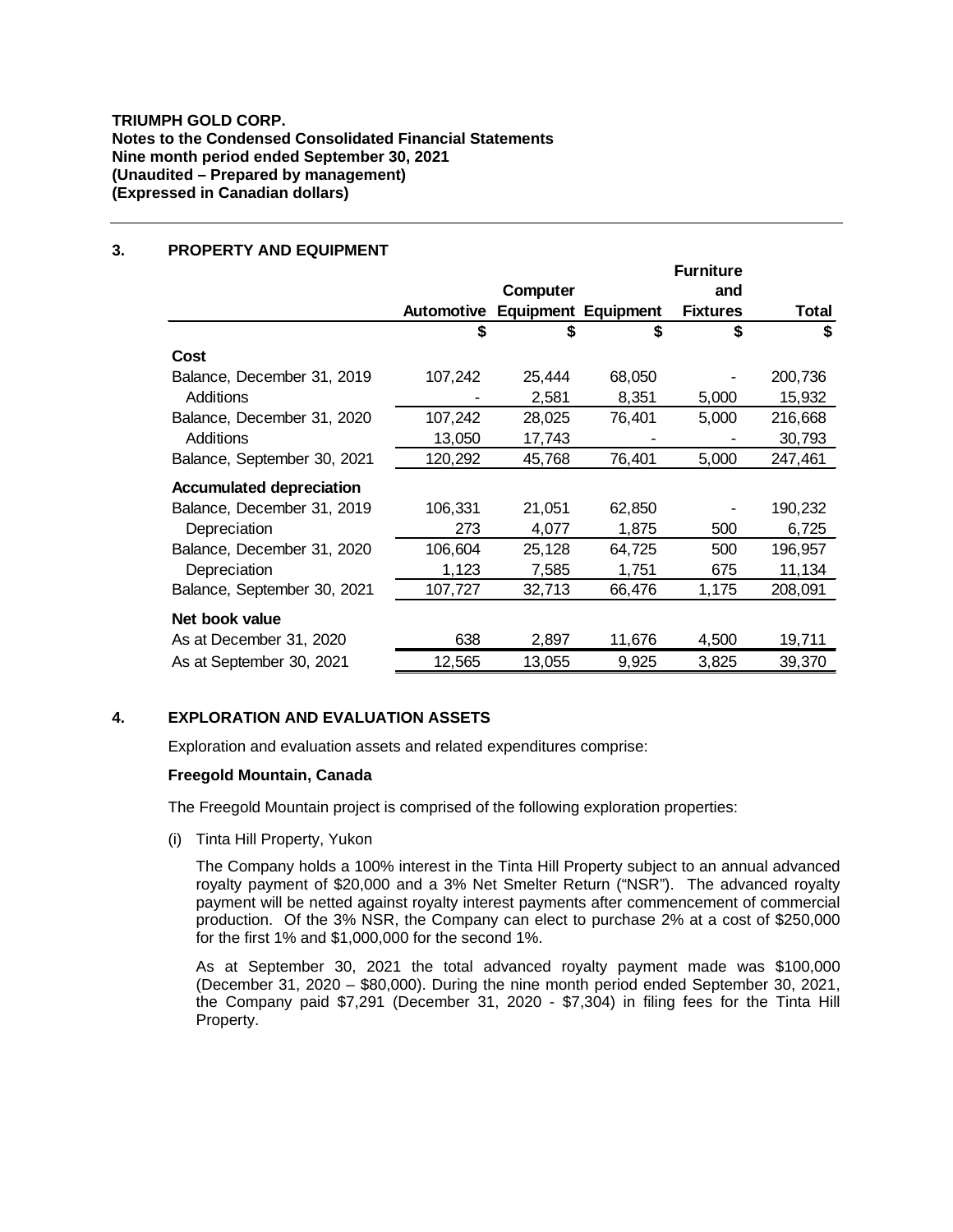## **4. EXPLORATION AND EVALUATION ASSETS (continued)**

### **Freegold Mountain, Canada (continued)**

(ii) Freegold Property, Yukon

The Company holds a 100% interest in the Freegold Property subject to an annual advanced royalty payment of \$ 10,000 and a 3% NSR. The advanced royalty payment will be netted against royalty interest payments after commencement of commercial production. Of the 3% NSR, the Company can elect to purchase 2% at a cost of \$250,000 for the first 1% and \$1,000,000 for the second 1%.

As at September 30, 2021, the total advanced royalty payment made was \$50,000 (December 31, 2020 – \$40,000). During the nine month period ended September 30, 2021, the Company paid \$7,291 (December 31, 2020 - \$7,304) in filing fees for the Freegold Property.

(iii) Goldstar Property, Yukon

The Company holds a 100% interest in the Goldstar Property subject to an advance payment of \$10,000 and a 3% NSR. The advanced royalty payment will be netted against royalty interest payments after the commencement of commercial production. Of the 3% NSR, the Company can elect to purchase 2% at a cost of \$500,000 for the first 1% and \$1,000,000 for the second 1%.

As at September 30, 2021, the total advanced royalty payment made was \$50,000 (December 31, 2020 – \$40,000).

(iv) Golden Revenue Property, Yukon

The Company holds a 100% interest in the Golden Revenue Property subject to a 1% NSR in favour of ATAC Resources Ltd on that portion of the property which is not subject to an underlying royalty. There is a 2% underlying NSR on a portion of the property. A total of 75% of the underlying NSR (1.5% NSR) may be purchased at any time for \$600,000. On June 13, 2018, the Company acquired the underlying NSR for a purchase price of \$100,000, thereby conveying the exclusive right to be paid all future rights associated from the NSR to the Company.

During the nine month period ended September 30, 2021, the Company paid \$7,292 (December 31, 2020 - \$7,303) in filing fees for the Golden Revenue Property.

To September 30, 2021 and December 31, 2020, the Company has recorded a \$50,000 provision for reclamation activity related to the Freegold Mountain project.

## **Big Creek, Canada**

On February 3, 2021, and as closed on March 1, 2021, the Company entered into a purchase and sale agreement to acquire certain claims comprising the Big Creek copper-gold property located in the Whitehorse Mining District of Yukon, Canada. As consideration, the Company issued 1,250,000 common shares at a fair value of \$225,000 (note 5).

The Big Creek copper-gold property is subject to a 1.5% NSR.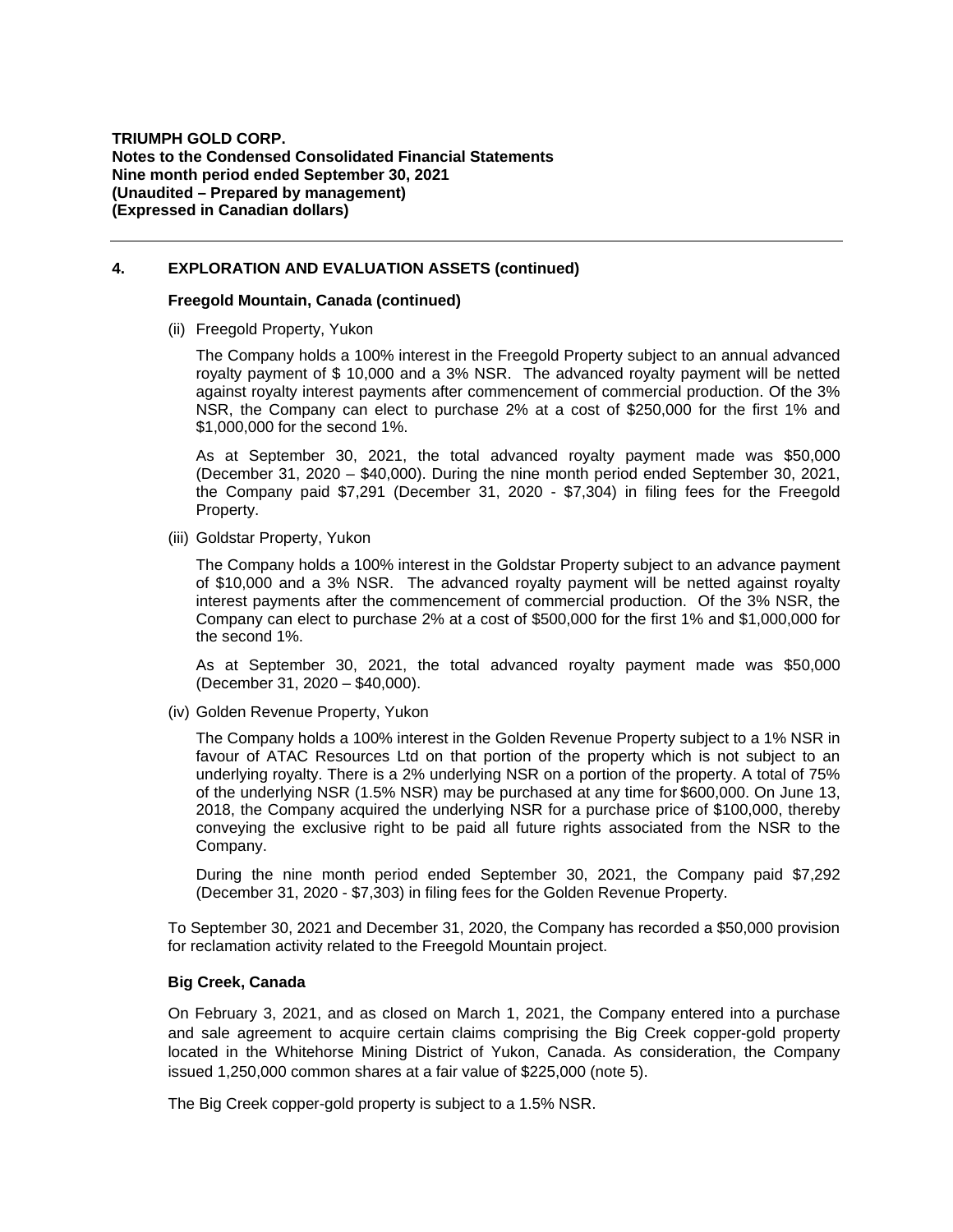**TRIUMPH GOLD CORP. Notes to the Condensed Consolidated Financial Statements Nine month period ended September 30, 2021 (Unaudited – Prepared by management) (Expressed in Canadian dollars)**

## **4. EXPLORATION AND EVALUATION ASSETS (continued)**

### **Other, Canada**

Tad/Toro Property, Yukon

The Company holds a 100% interest in the Tad/Toro Property subject to a 3% NSR, of which the first 1% may be purchased for \$500,000 and a second 1% for \$1,000,000. During the nine month period ended September 30, 2021, the Company paid \$Nil (December 31, 2020 - \$3,050) in filing fees for the Tad/Toro Property.

The Company wrote-down the value of the Tad/Toro Property to \$1 in previous years.

### **Andalusite Peak, British Columbia, Canada**

7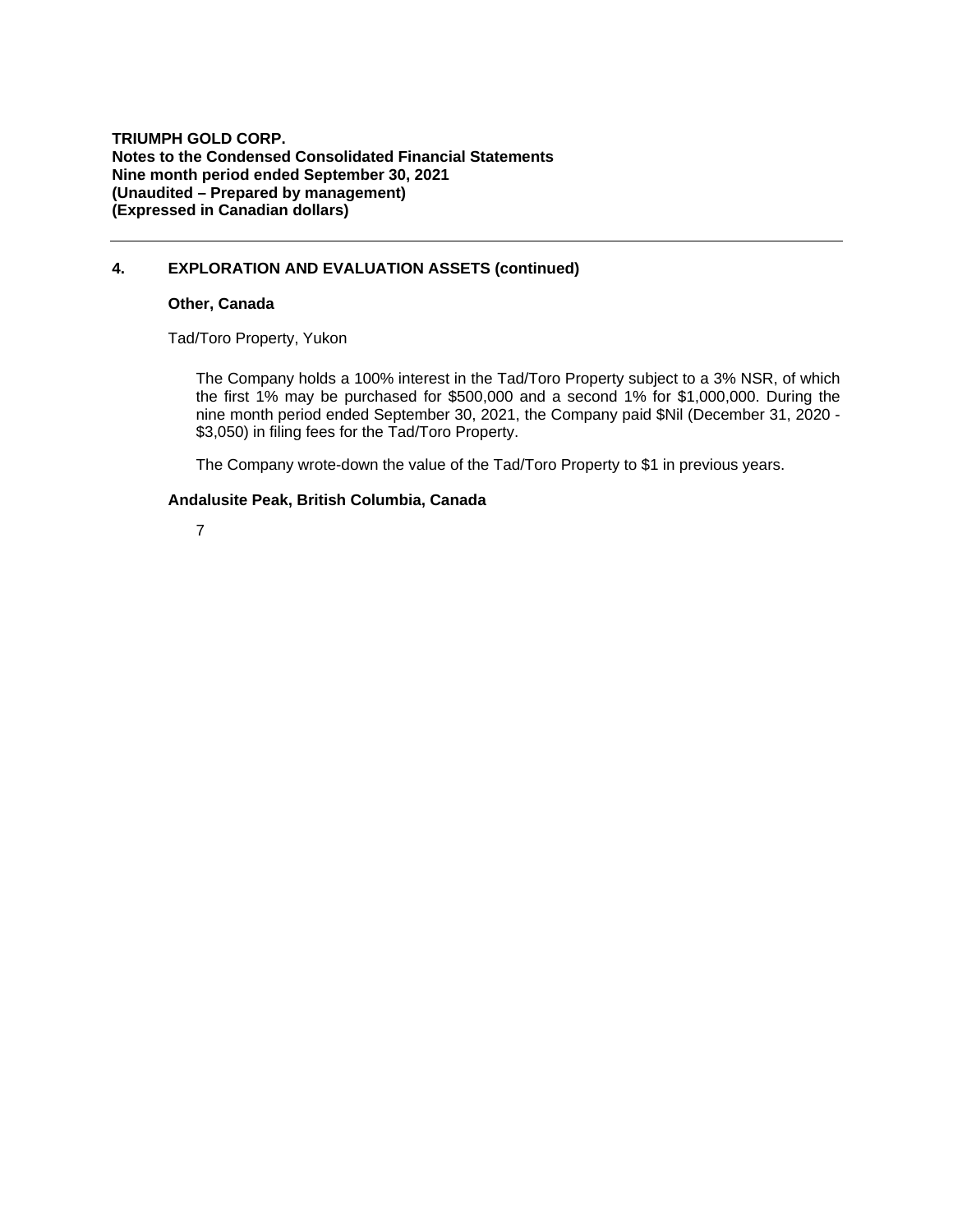# **4. EXPLORATION AND EVALUATION ASSETS (continued)**

|                                          | Freegold<br><b>Mountain</b> | <b>Big</b><br><b>Creek</b>   | Other          | <b>Andalusite</b><br>Peak | <b>Total</b> |
|------------------------------------------|-----------------------------|------------------------------|----------------|---------------------------|--------------|
|                                          | \$                          | \$                           | \$             | \$                        | \$           |
| <b>Exploration and Evaluation Assets</b> |                             |                              |                |                           |              |
| Balance, December 31, 2019               | 3,224,854                   |                              | 1              |                           | 3,224,855    |
| Additions                                | 61,911                      | $\qquad \qquad \blacksquare$ | 3,050          | $\overline{\phantom{0}}$  | 64,961       |
| Balance, December 31, 2020               | 3,286,765                   |                              | 3,051          | $\blacksquare$            | 3,289,816    |
| <b>Additions</b>                         | 61,874                      | 225,000                      |                |                           | 286,874      |
| Balance, September 30, 2021              | 3,348,639                   | 225,000                      | 3,051          |                           | 3,576,690    |
| <b>Current Exploration Expenditures</b>  |                             |                              |                |                           |              |
| Year ended December 31, 2020             |                             |                              |                |                           |              |
| Administrative                           | 254                         |                              |                |                           | 254          |
| Assaying                                 | 89,669                      |                              |                |                           | 89,669       |
| Camp costs                               | 80,230                      |                              |                |                           | 80,230       |
| Community relations                      | 375                         |                              |                |                           | 375          |
| Drilling                                 | 321,226                     |                              |                |                           | 321,226      |
| Equipment and supplies                   | 60,798                      |                              |                |                           | 60,798       |
| Geological costs                         | 372,723                     |                              |                |                           | 372,723      |
| Geophysical costs                        | 5,000                       |                              |                |                           | 5,000        |
| Resource work                            | 64,577                      |                              |                |                           | 64,577       |
| Transportation and storage               | 37,901                      |                              |                |                           | 37,901       |
| Travel and accomodation                  | 15,855                      |                              |                |                           | 15,855       |
| Wages and labour costs                   | 316,024                     |                              |                | $\blacksquare$            | 316,024      |
| <b>Total</b>                             | 1,364,632                   | $\overline{a}$               | $\overline{a}$ | $\frac{1}{2}$             | 1,364,632    |
| Period ended September 30, 2021          |                             |                              |                |                           |              |
| Administrative                           | 20,084                      | 3,042                        |                | 500                       | 23,626       |
| Assaying                                 | 124,057                     |                              |                |                           | 124,057      |
| Camp costs                               | 144,941                     |                              |                |                           | 144,941      |
| Drilling                                 | 1,093,402                   |                              |                |                           | 1,093,402    |
| Equipment and supplies                   | 179,283                     |                              |                | 569                       | 179,852      |
| Geological costs (note 7)                | 344,396                     | 13,860                       | 28,050         | 12,535                    | 398,841      |
| Geophysical costs                        | 29,973                      |                              |                |                           | 29,973       |
| Helicopter                               |                             |                              |                | 13,500                    | 13,500       |
| Transportation and storage               | 34,335                      |                              |                | 168                       | 34,503       |
| Travel and accomodation                  | 36,154                      |                              |                | 7,258                     | 43,412       |
| Wages and labour costs                   | 640,754                     |                              |                | 7,099                     | 647,853      |
| <b>Total</b>                             | 2,647,379                   | 16,902                       | 28,050         | 41,629                    | 2,733,960    |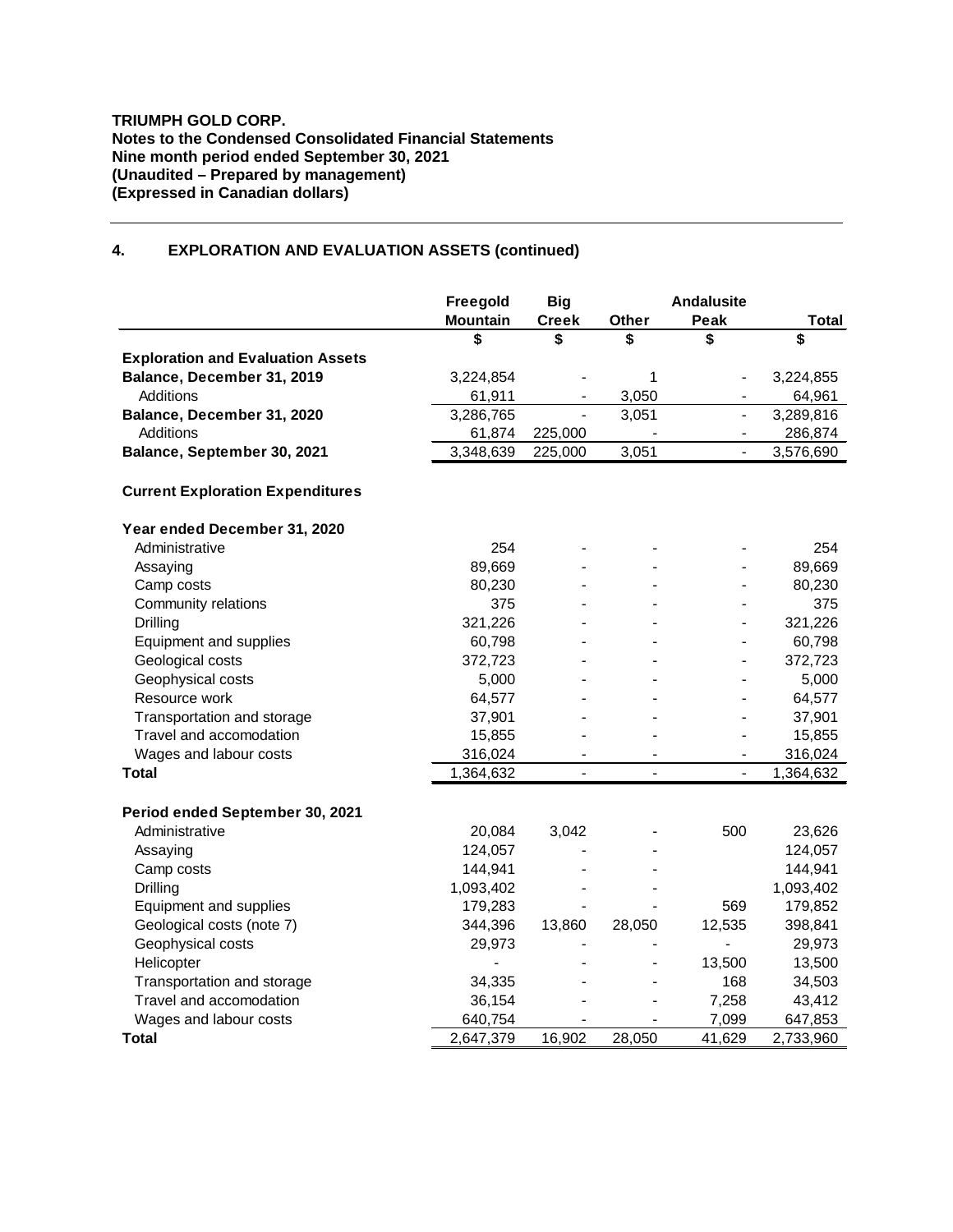### **TRIUMPH GOLD CORP. Notes to the Condensed Consolidated Financial Statements Nine month period ended September 30, 2021 (Unaudited – Prepared by management) (Expressed in Canadian dollars)**

## **4. EXPLORATION AND EVALUATION ASSETS (continued)**

|                                            | Freegold        | <b>Big</b>                   |         | <b>Andalusite</b> |            |
|--------------------------------------------|-----------------|------------------------------|---------|-------------------|------------|
|                                            | <b>Mountain</b> | <b>Creek</b>                 | Other   | Peak              | Total      |
|                                            | \$              | S                            | \$      | \$                | \$         |
| <b>Cumulative Exploration Expenditures</b> |                 |                              |         |                   |            |
| Administrative                             | 701,075         | 3,042                        |         | 1,050             | 705,167    |
| Assaying                                   | 1,020,957       |                              | 12,172  | 2,132             | 1,035,261  |
| Camp costs                                 | 3,860,258       | $\overline{\phantom{a}}$     | 10,800  | 86                | 3,871,144  |
| Community relations                        | 9,125           |                              |         |                   | 9,125      |
| Drilling costs                             | 18,668,403      |                              |         |                   | 18,668,403 |
| Environmental                              | 33,800          |                              |         |                   | 33,800     |
| Equipment and supplies                     | 1,072,585       | $\overline{\phantom{a}}$     | 2,275   | 2,569             | 1,077,429  |
| <b>Exploration grant</b>                   | (325,455)       |                              |         |                   | (325, 455) |
| Geological costs                           | 6,196,254       | 13,860                       | 74,627  | 12,735            | 6,297,476  |
| Geophysical costs                          | 1,476,715       |                              |         |                   | 1,476,715  |
| Helicopter                                 | 7,942           | $\overline{a}$               | 30,841  | 17,965            | 56,748     |
| Reclamation provision                      | 50,000          |                              |         |                   | 50,000     |
| Resource work                              | 243,501         |                              |         |                   | 243,501    |
| Transportation and storage                 | 1,486,838       | $\qquad \qquad \blacksquare$ | 22,632  | 2,591             | 1,512,061  |
| Travel and accomodation                    | 836,462         |                              | 100     | 13,627            | 850,189    |
| Wages and labour costs                     | 12,621,126      |                              | 27,238  | 22,036            | 12,670,400 |
| Total                                      | 47,959,586      | 16,902                       | 180,685 | 74,791            | 48,231,964 |

## **5. SHARE CAPITAL**

## **Authorized:**

Unlimited common shares with no par value

Unlimited preferred shares, the series rights and restrictions to be determined by the Board of Directors on issuance.

## **Issued:**

## **For the period ended September 30, 2021**

On March 1, 2021, the Company issued 1,250,000 common shares at a fair value of \$225,000 for the purchase of the Big Creek copper-gold property (note 4).

## **For the year ended December 31, 2020**

(i) On July 17, 2020, the Company completed non-brokered private placement of 16,598,500 units at a price of \$0.20 per unit for aggregate gross proceeds of \$3,319,700. Each unit comprises one common share and one transferable common share purchase warrant of the Company. Each whole warrant is exercisable into one common share of the Company at an exercise price of \$0.30 per share for a period of 3 years. Share issuance costs and finders' fees of \$121,476 were paid in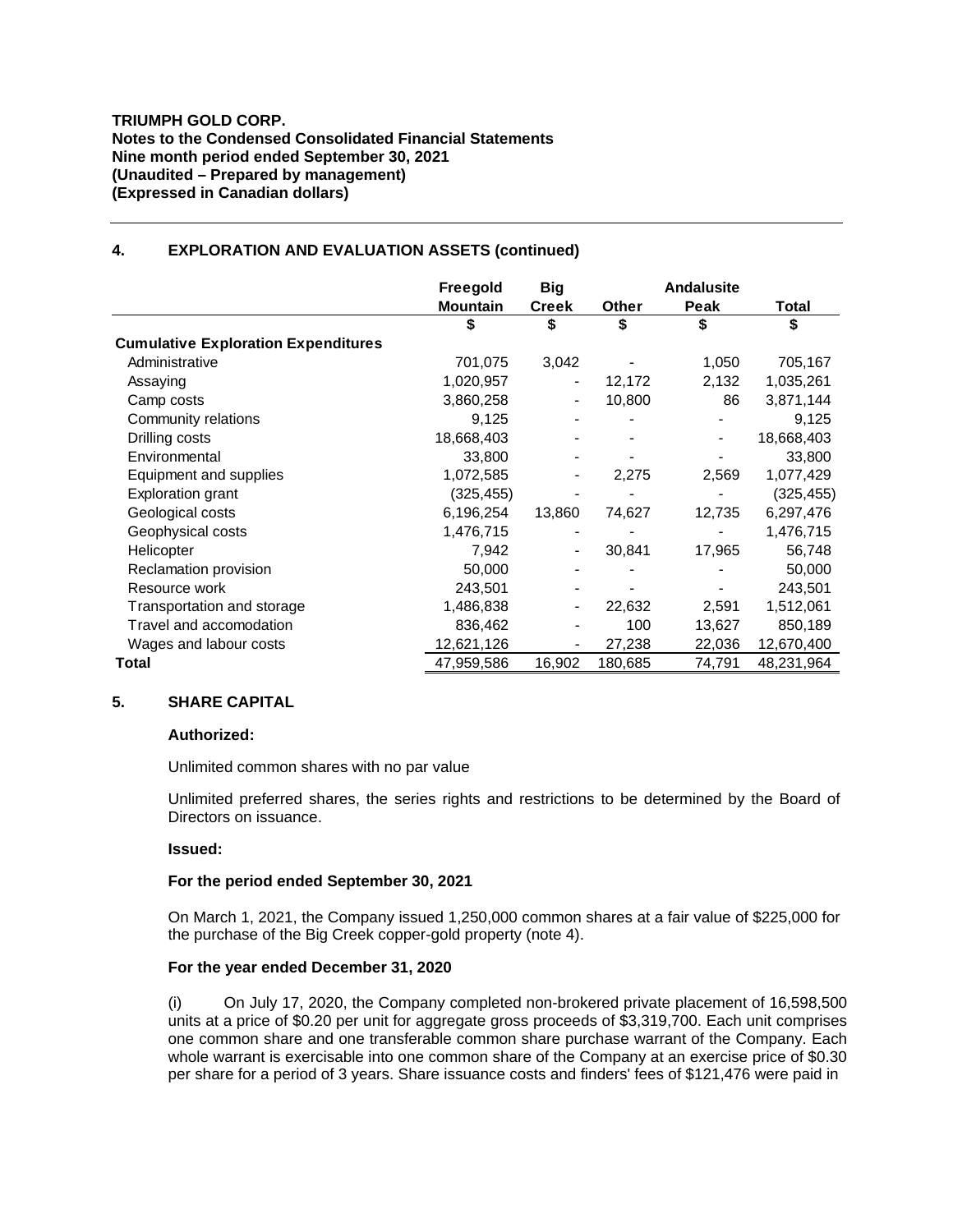# **5. SHARE CAPITAL (continued)**

## **For the year ended December 31, 2020 (continued)**

(i) (continued)

connection with the private placement. The Company also issued 274,645 finders' warrants which were recorded at a fair value of \$39,571. The fair value was estimated using the Black-Scholes Option Pricing Model assuming an expected life of 3 years, expected dividend yield of 0%, a riskfree interest rate of 0.28%, share price on grant date of \$0.20 and an expected volatility of 80.25%. The finders' warrants are exercisable at a price of \$0.25 until July 17, 2023.

(ii) The Company completed non-brokered private placement in tranches as to 15,000,000 on July 24, 2020 and 685,000 on December 30, 2020, for a total of 15,685,000 units at a price of \$0.20 per unit for aggregate gross proceeds of \$3,137,000. Each unit comprises one common share of the Company and one common share purchase warrant. Each warrant is exercisable into one common share of the Company at an exercise price of \$0.30 per share for a period of 3 years. Share issuance costs and finders' fees of \$235,110 were paid in connection with the private placement. The Company also issued 627,200 finders' warrants which were recorded at a fair value of \$110,453. The fair value was estimated using the Black-Scholes Option Pricing Model assuming an expected life of 3 years, expected dividend yield of 0%, a risk-free interest rate of 0.27%, share price on grant date of \$0.20 and an expected volatility of 80.55%. The finders' warrants are exercisable at a price of \$0.25 until July 24, 2023.

(iii) During the year ended December 31, 2020, 6,865,476 warrants were exercised for proceeds of \$617,893.

## **Stock options:**

The Company has a stock option plan whereby options to purchase common shares are granted by the board of directors to directors, officers, employees and consultants to the Company. Under the terms of the plan, the Company has reserved an amount of common shares for options up to 10% of the issued and outstanding common shares. Options granted under this plan are nontransferable; expire no later than the tenth anniversary of the date the option is granted and must comply with the requirements of the regulatory authorities.

| Number of stock     | <b>Exercise</b> |                    | <b>Number of stock</b> |
|---------------------|-----------------|--------------------|------------------------|
| options outstanding | price           | <b>Expiry date</b> | options exercisable    |
|                     | \$              |                    |                        |
| 570,000             | 0.50            | July 26, 2022      | 570,000                |
| 3,890,000           | 0.40            | July 30, 2022      | 3,890,000              |
| 225,000             | 0.40            | December 20, 2022  | 225,000                |
| 1,250,000           | 0.40            | July 20, 2023      | 1,250,000              |
| 1,200,000           | 0.55            | July 26, 2024      | 1,200,000              |
| 6,150,000           | 0.30            | July 24, 2025      | 6,150,000              |
| 300,000             | 0.30            | January 25, 2026   | 300,000                |
| 13,585,000          |                 |                    | 13,585,000             |

A summary of outstanding stock options at September 30, 2021 is as follows: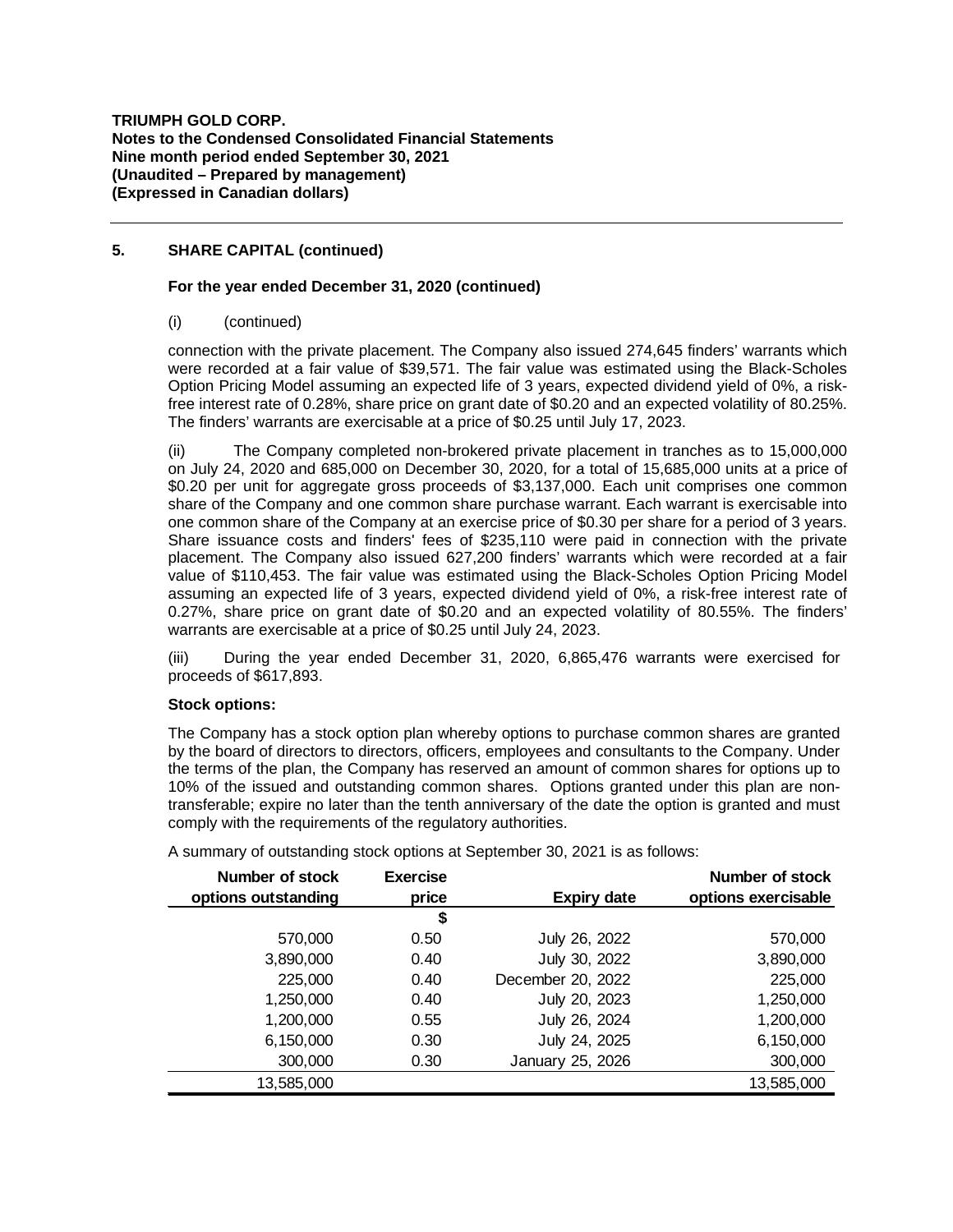## **5. SHARE CAPITAL (continued)**

## **Stock options (continued):**

Stock option transactions are summarized as follows:

|                    |             | Weighted                         |                         |
|--------------------|-------------|----------------------------------|-------------------------|
|                    |             | Number of stock average exercise | <b>Weighted average</b> |
|                    | options     | price                            | remaining life          |
|                    |             | \$                               |                         |
| December 31, 2019  | 9,035,000   | 0.44                             | 3.21                    |
| Cancelled          | (1,900,000) | (0.46)                           |                         |
| Granted            | 6,450,000   | 0.30                             |                         |
| December 31, 2020  | 13,585,000  | 0.37                             | 3.17                    |
| Cancelled          | (300,000)   | (0.30)                           |                         |
| Granted            | 300,000     | 0.30                             |                         |
| September 30, 2021 | 13,585,000  | 0.37                             | 2.53                    |

On January 26, 2021 the Company granted a total of 300,000 stock options to a consultant. These options vested immediately. The total fair value of \$35,097 was estimated using the Black-Scholes Option Pricing Model assuming an expected life of 5 years, expected dividend yield of 0%, a risk-free interest rate of 0.41%, share price on grant date of \$0.19 and an expected volatility of 90.28%. The vesting of these options resulted in a total share-based compensation expense of \$35,097 which was recorded during the nine month period ended September 30, 2021.

On July 24, 2020, the Company granted a total of 6,450,000 stock options to directors, officers, consultants and employees. These options vest as to 5,650,000 immediately, 400,000 on January 24, 2021, 200,000 on April 24, 2021 and 200,000 on July 24, 2021. The total fair value of \$1,405,288 was estimated using the Black-Scholes Option Pricing Model assuming an expected life of 5 years, expected dividend yield of 0%, a risk-free interest rate of 0.32%, share price on grant date of \$0.31 and an expected volatility of 91.83%. The vesting of these options resulted in a total share-based compensation expense of \$59,310 which was recorded during the nine month period ended September 30, 2021 (December 31, 2020 - \$1,345,978)

The Company recorded a further \$6,708 (December 31, 2020 - \$316,161) in share-based compensation relating to previously granted stock options which vested during the nine month period ended September 30, 2021.

Expected volatility is determined by reference to the Company's historical stock prices.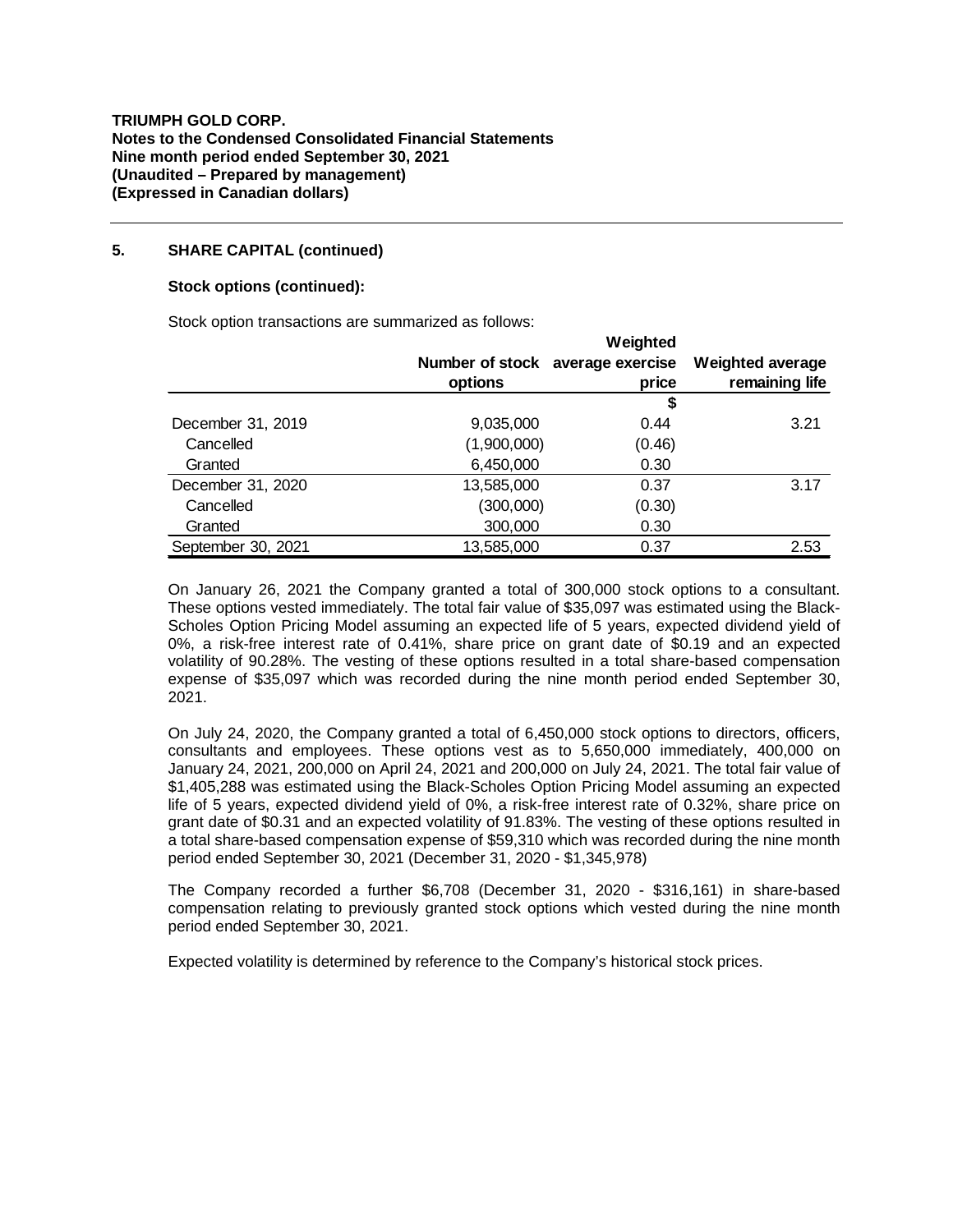## **5. SHARE CAPITAL (continued)**

### **Warrants:**

A summary of outstanding warrants at September 30, 2021 is as follows:

| <b>Number of warrants</b><br>outstanding | <b>Exercise</b><br>price | <b>Expiry date</b> | <b>Remaining life</b><br>(years) |
|------------------------------------------|--------------------------|--------------------|----------------------------------|
|                                          | \$                       |                    |                                  |
| 16,598,500                               | 0.30                     | July 17, 2023      | 1.79                             |
| 274,645                                  | 0.25                     | July 17, 2023      | 1.79                             |
| 15,000,000                               | 0.30                     | July 24, 2023      | 1.81                             |
| 627,200                                  | 0.25                     | July 24, 2023      | 1.81                             |
| 685,000                                  | 0.30                     | December 31, 2023  | 2.25                             |
| 33, 185, 345                             |                          |                    |                                  |

Warrant transactions are summarized as follows:

|                    |               | Weighted         |                         |
|--------------------|---------------|------------------|-------------------------|
|                    | Number of     | average exercise | <b>Weighted average</b> |
|                    | warrants      | price            | remaining life          |
|                    |               | \$               |                         |
| December 31, 2019  | 25,997,440    | 0.40             | 0.71                    |
| Issued             | 33, 185, 345  | 0.30             |                         |
| Exercised          | (6,865,476)   | (0.09)           |                         |
| Expired            | (12,780,550)  | (0.46)           |                         |
| December 31, 2020  | 39,536,759    | 0.35             | 2.22                    |
| Expired            | (6, 351, 414) | (0.40)           |                         |
| September 30, 2021 | 33, 185, 345  | 0.30             | 1.81                    |

### **Reserve:**

The reserve records items recognized as share-based compensation expense and other sharebased payments until such time that the stock options or warrants are exercised, at which time the corresponding amount will be transferred to share capital. Any fair value attributed to the warrants is recorded in the reserve. If the warrants expire unexercised, the value attributed to the warrants is transferred to deficit.

During the nine month period ended September 30, 2021, a total of 241,259 (year ended December 31, 2020 – Nil) agent's warrants expired unexercised. Accordingly, the corresponding fair value of \$36,462 (December 31, 2020 - \$Nil) was reallocated from the reserve to deficit.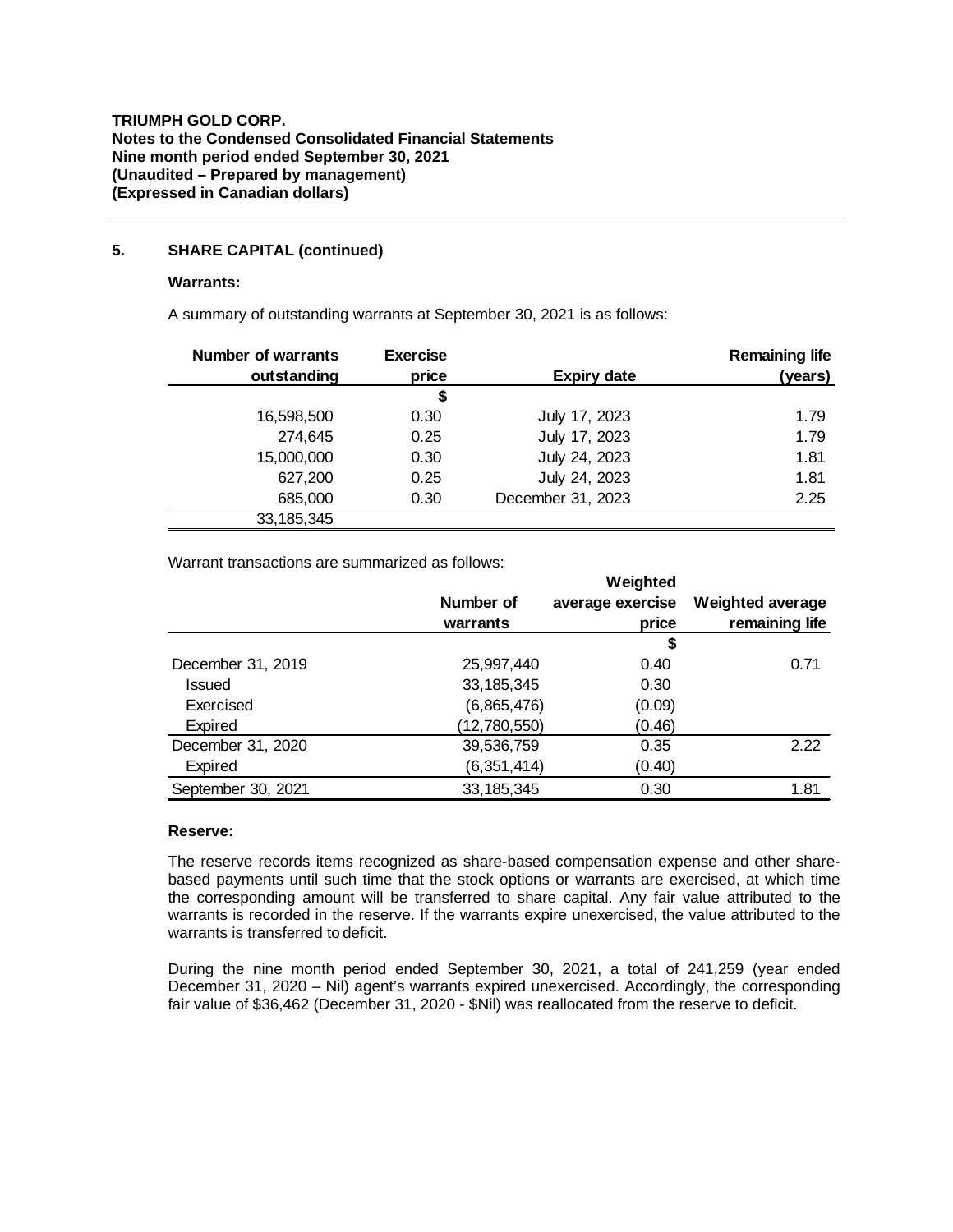### **6. COMMITMENTS AND CONTINGENCY**

- a) As of September 30, 2021, the Company has \$19,550 (December 31, 2020 \$19,583) in term deposits with a Canadian financial institution for the guarantee of business credit cards.
- b) The Company has included in officers' employment agreements a change in control clause that entitles them to a lump sum severance payment equal to 1.5 to 2.0 times their annual base salaries. This would amount to up to \$630,000 based on salaries in effect as at September 30, 2021 and December 31, 2020.
- c) Under the terms of the Company's by-laws, the Company indemnifies individuals who have acted at the Company's request to be a director and/or officer of the Company. The claims covered by such indemnifications are subject to statutory and other legal limitation periods.
- d) On July 10, 2018, the Company entered into a sublease agreement that provides for a base rent of \$5,175 per month, commencing September 1, 2018 to August 31, 2020. At December 31, 2019, a security deposit consisting of the last two months of rent, totaling \$10,350, had been recorded in prepaids and deposits.

The Company initially recognized a lease liability obligation related to its lease commitment for its office lease of \$88,087. The liability was measured at the present value of the remaining lease payments, discounted using the Company's incremental borrowing rate of 8% as at January 1, 2019. The associated right-of-use asset was measured at the lease obligation amount, resulting in no adjustment to the opening balance of deficit. The right-ofuse asset will be depreciated and the Company will record a related interest expense over the term of the lease liability obligation. During the year ended December 31, 2020, the Company paid lease obligations of \$31,050, thereby reducing the lease liability, recorded \$30,540 in depreciation of the right-of-use asset and \$510 in interest expense.

Commencing September 1, 2020, the Company extended the sublease to August 31, 2022. The Company recognized a lease liability obligation and associated right-of-use asset related to its lease commitment for its office lease of \$115,185. The liability was measured at the present value of the remaining lease payments, discounted using the Company's incremental borrowing rate of 8%. The right-of-use asset will be depreciated and the Company will record a related interest expense over the term of the lease liability obligation. During the nine month period ended September 30, 2021, the Company paid lease obligations of \$46,575 (December 31, 2020 - \$20,700), thereby reducing the lease liability, recorded \$43,194 (December 31, 2020 - \$19,197) in depreciation of the right-of-use asset and \$4,412 (December 31, 2020 - \$2,755) in interest expense.

The Company will depreciate the right-of-use asset and record interest over the remaining lease commitment period as follows:

|      | <b>Depreciation</b> | <b>Interest</b> |
|------|---------------------|-----------------|
|      | S                   | S               |
| 2021 | 14,398              | 901             |
| 2022 | 38,395              | 947             |
|      |                     |                 |
|      | 52,793              | 1,848           |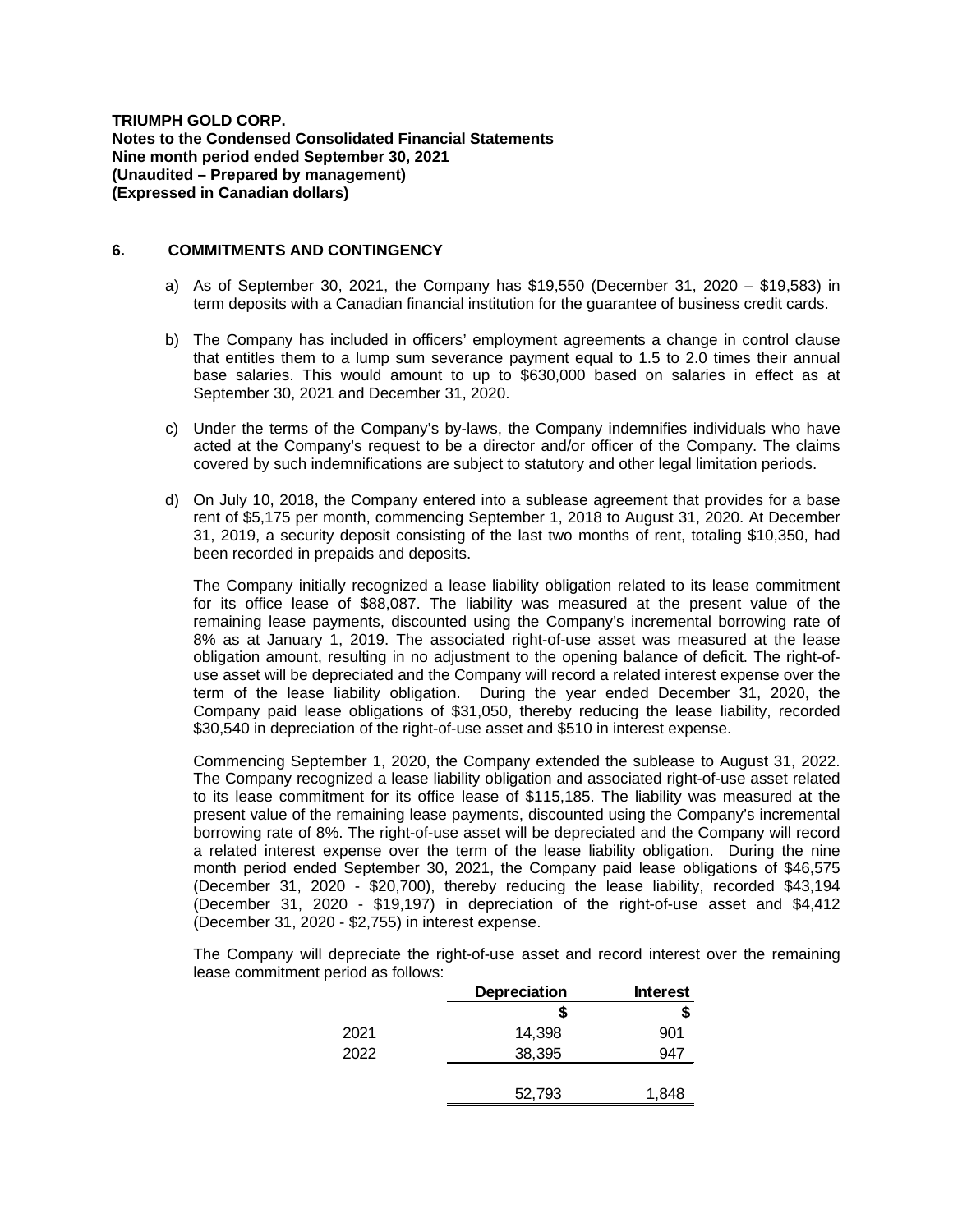## **6. COMMITMENTS AND CONTINGENCY (continued)**

e) Commencing October 1, 2020, the Company entered into a lease agreement that provides for a base rent of \$3,500 per month, commencing October 1, 2020 to October 31, 2023.

The Company recognized a lease liability obligation and associated right-of-use asset related to its lease commitment for its office lease of \$109,662. Included in the right-of-use asset is \$3,500, representing the last month's rent, prepaid in advance. The liability was measured at the present value of the remaining lease payments, discounted using the Company's incremental borrowing rate of 8%. The right-of-use asset will be depreciated and the Company will record a related interest expense over the term of the lease liability obligation. During the nine month period ended September 30, 2021, the Company paid lease obligations of \$31,500 (December 31, 2020 - \$10,500), thereby reducing the lease liability, recorded \$29,099 (December 31, 2020 - \$10,500) in depreciation of the right-of-use asset and \$5,170 (December 31, 2020 - \$2,067) in interest expense.

The Company will depreciate the right-of-use asset and record interest over the remaining lease commitment period as follows:

|      | <b>Depreciation</b> | <b>Interest</b> |
|------|---------------------|-----------------|
|      | S                   | S               |
| 2021 | 9,700               | 1,367           |
| 2022 | 38,798              | 3,593           |
| 2023 | 25,866              | 640             |
|      | 74,364              | 5,600           |

# **7. RELATED PARTY TRANSACTIONS**

The Company had the following transactions involving key management during the nine month period ended September 30, 2021:

- (i) An officer of the Company provides accounting services to the Company. Professional fees incurred during the period were \$36,000 (2020 - \$56,000). At September 30, 2021, this officer was owed \$8,400 (December 31, 2020 - \$4,200).
- (ii) Purplefish Capital Limited, a company controlled by a director of the Company, provides consulting services to the Company. Consulting fees incurred during the period were \$45,000 (2020 - \$141,392). At September 30, 2021, this company was owed \$10,500 (December 31, 2020 - \$5,250).
- (iii) Brian Bower Consulting, a company controlled by a director of the Company, provides geological services during the period. Geological fees incurred during the period were \$69,465 (2020 – \$19,750) was recorded in exploration expenditures. At September 30, 2021, this company was owed \$4,331 (December 31, 2020 – \$7,508).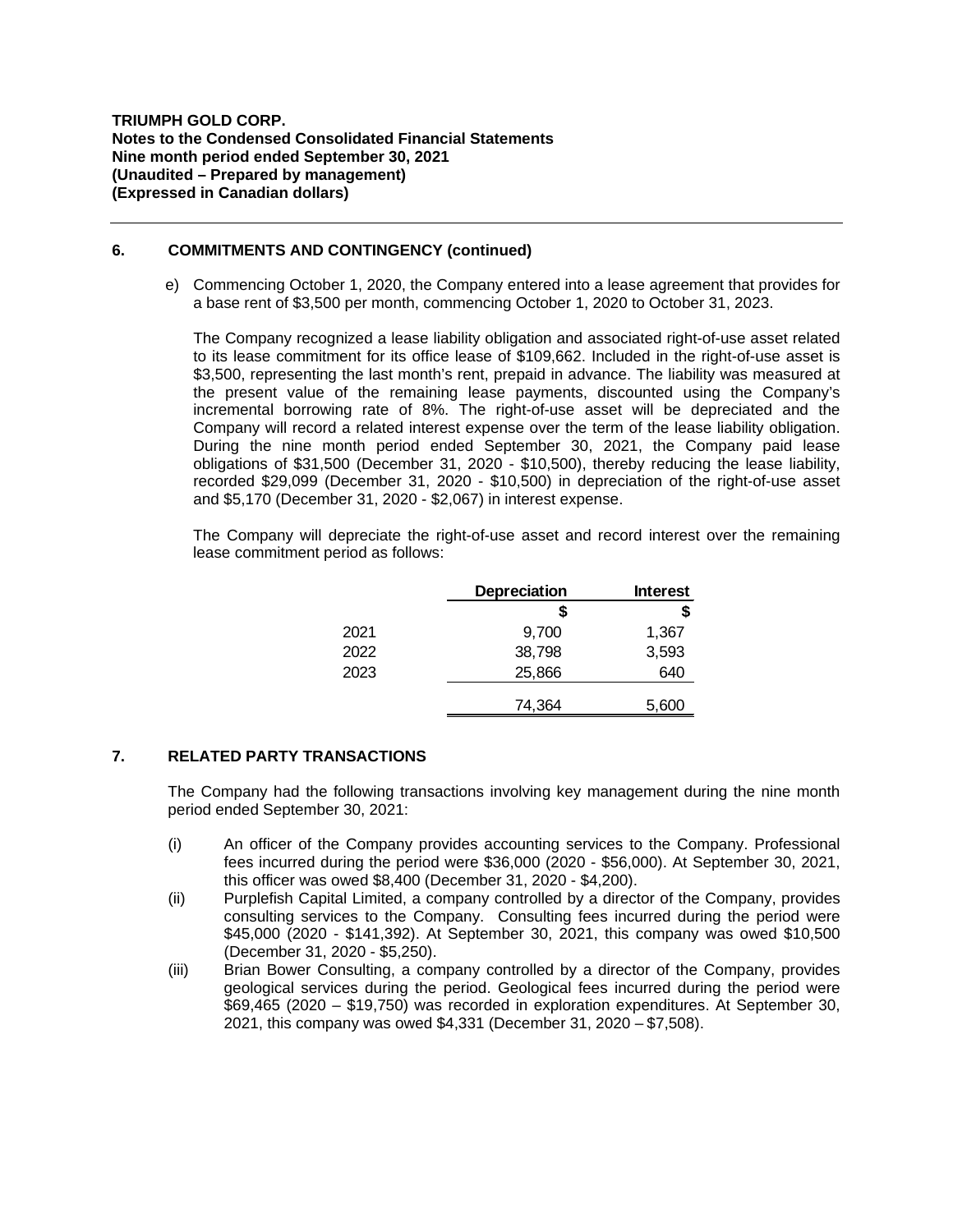## **7. RELATED PARTY TRANSACTIONS (continued)**

- (iv) Halle Geological Services Ltd., a company controlled by the VP of Exploration of the Company provided geological services. Geological fees incurred during the period were \$198,123 (2020 - \$207,258). At September 30, 2021, this company was owed \$32,204 (December 31, 2020 - \$23,113).
- (v) Wiklow Corporate Services, Inc. a company controlled by an officer of the Company provided consulting services to the Company. Professional fees incurred during the period were \$31,500 (2020 - \$39,000). At September 30, 2021, this company was owed \$3,675 (December 31, 2020 - \$3,675).
- (vi) Wages and salaries of \$135,000 (2020 \$250,000) were paid to a directors and officers of the Company.
- (vii) Directors of the Company were paid consulting fees of \$60,000 (2020 \$70,000) and were recorded in wages and salaries. At September 30, 2021, the directors were owed \$100,000 (December 31, 2020 - \$100,000).
- (viii) Recorded a write-off of trade payable of \$40,000 (2020 \$Nil) for the balance due to a former director of the Company.
- (ix) Recorded \$5,311 (2020 \$838,883) in share-based payments, for stock options granted and vested, to officers and directors of the Company.

## **8. SEGMENTED INFORMATION**

The Company operates in one operating segment, that being exploration of mineral properties. All of the Company's assets are located in Canada.

## **9. CAPITAL MANAGEMENT**

The Company includes cash and cash equivalents and equity, comprising issued common shares, reserve and deficit, in the definition of capital.

The Company manages its capital structure and makes adjustments, based on the funds available to the Company, in order to support the acquisition, exploration and development of mineral properties. The Board of Directors does not establish quantitative return on capital criteria for management, but rather relies on the expertise of the Company's management to sustain future development of the business.

The properties in which the Company currently has an interest are in the exploration stage; as such the Company is dependent upon external financings to fund activities. In order to carry out planned exploration and pay for administrative costs, the Company will spend its existing working capital and raise additional funds as needed. The Company will continue to assess new properties and seek to acquire an interest in additional properties if it feels there is sufficient geologic or economic potential and if it has adequate financial resources to do so.

Management reviews its capital management approach on an ongoing basis and believes that this approach, given the relative size of the Company, is reasonable.

There were no changes in the Company's approach to capital management during the nine month period ended September 30, 2021. The Company is not subject to externally imposed capital requirements.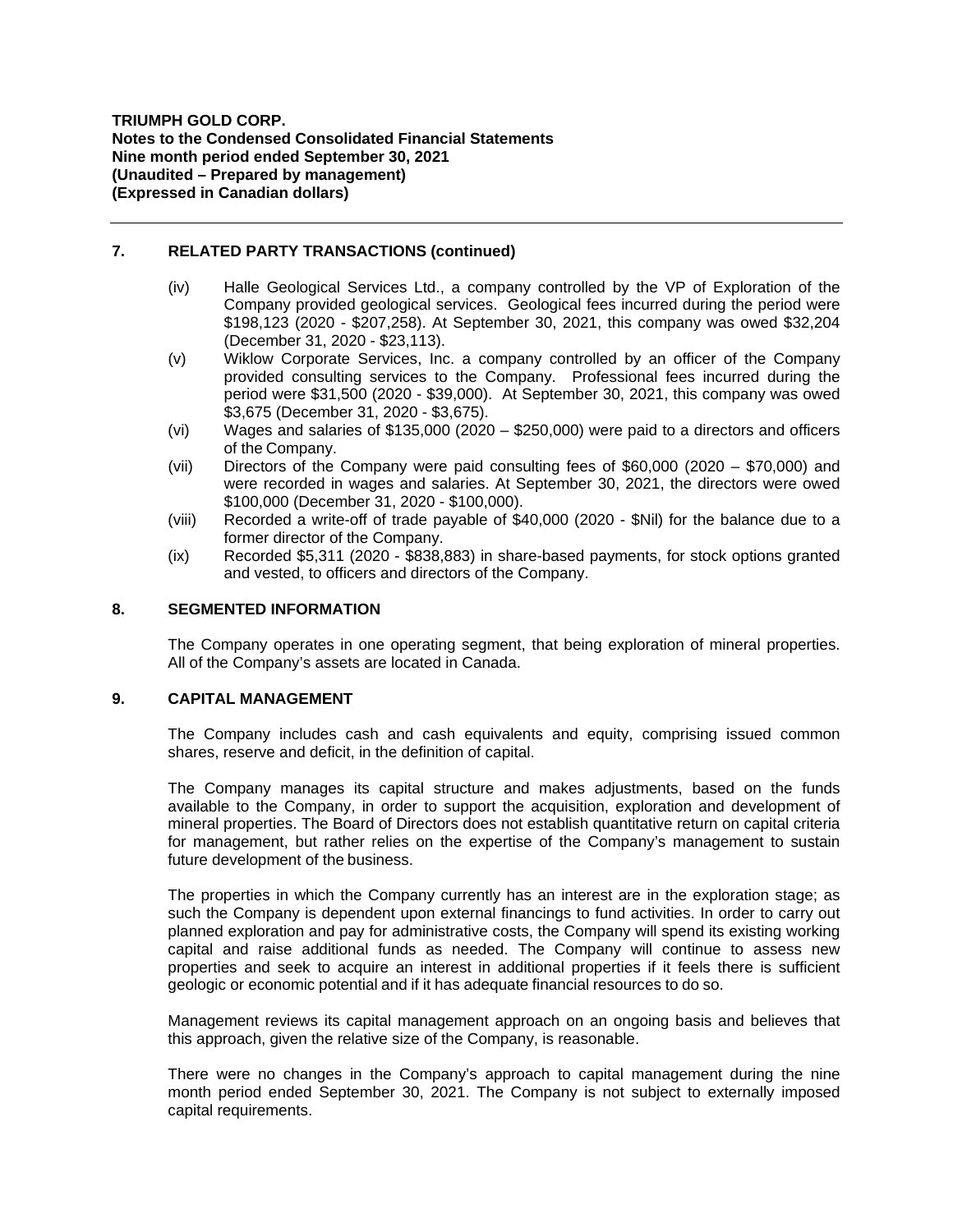### **10. FINANCIAL INSTRUMENTS**

The Company is exposed in varying degrees to financial instrument related risks by virtue of its activities. The overall financial risk management program focuses on preservation of capital, and protecting current and future Company assets and cash flows by reducing exposure to risks posed by the uncertainties and volatilities of financial markets. The types of risk exposure and the way in which such exposures are managed are as follows:

*Credit Risk* - The Company's credit risk is primarily attributable to its liquid financial assets. The Company limits exposure to credit risk on liquid financial assets through maintaining its cash and cash equivalents with high-credit quality financial institutions. The Company does not have financial assets that are invested in asset backed commercial paper. Other receivables are comprised primarily of tax receivables generated on the purchase of supplies and services for the Company's exploration programs, which are refundable from the Canadian government. The Company's maximum exposure to credit risk is the carrying amount of financial assets on the consolidated statements of financial position.

*Liquidity Risk –* The Company's cash and cash equivalents are invested in business accounts with high-credit quality financial institutions which are available on demand for the Company's programs. Future operations or exploration programs will require additional financing primarily through equity markets.

The Company has lease obligations (note 6), the maturity of which are as follows:

|                   | Total   |
|-------------------|---------|
|                   | S       |
| Due within 1 year | 98.925  |
| Due in 2 years    | 38,500  |
|                   | 137,425 |

*Market Risk –* Market risk is the risk of loss that may arise from changes in market factors such as interest rates, foreign exchange rates and commodity prices.

*Interest rate risk* – In respect to the Company's financial assets, the interest rate risk mainly arises from the interest rate impact on cash and cash equivalents and term deposits. Every 1% fluctuation in interest rates up or down would have an insignificant impact on profit orloss.

*Foreign currency risk -* The Company is exposed to foreign currency risk to the extent that certain monetary financial instruments and other assets are denominated in United States dollars. The Company has not entered into any foreign currency contracts to mitigate this risk and has no financial instruments held in United States funds. Therefore, foreign currency risk is minimized.

*Commodity price risk –* The value of the Company's mineral resource properties is related to the price of various commodities and the outlook for them. Commodity prices have historically fluctuated widely and are affected by numerous factors outside of the Company's control, including, but not limited to, industrial retail demand, central bank lending, forward sales by producers and speculators, level of worldwide production and short-term changes in supply and demand. The Company is not exposed to significant price risk.